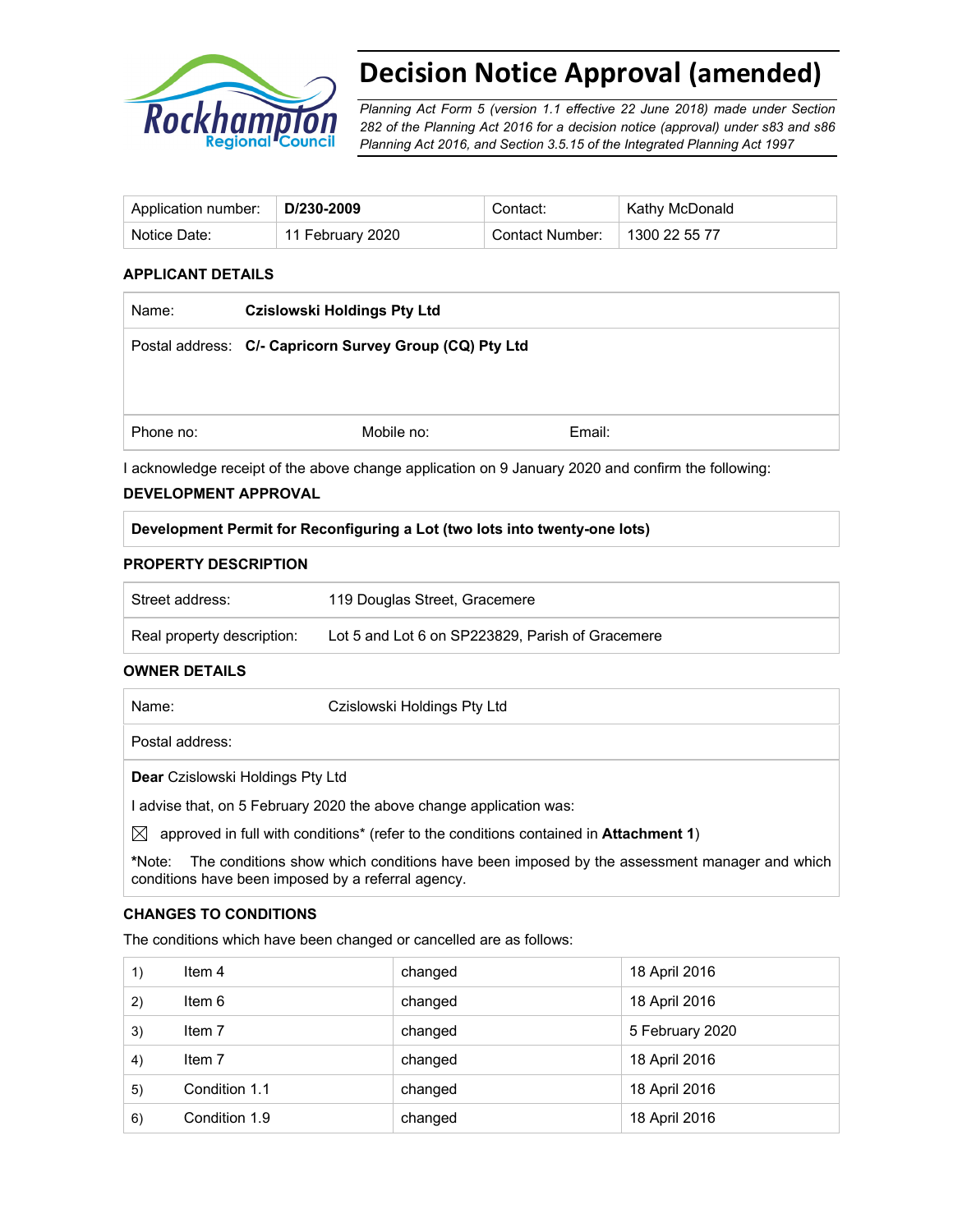| 7)   | Condition 1.9              | changed | 5 February 2020 |
|------|----------------------------|---------|-----------------|
| 8)   | Condition 1.12             | changed | 18 April 2016   |
| 9)   | Condition 1.12             | changed | 5 February 2020 |
| 10)  | Condition 2.12             | changed | 18 April 2016   |
| 11)  | Condition 3.1              | changed | 18 April 2016   |
| 12)  | Condition 3.2              | deleted | 18 April 2016   |
| (13) | Condition 6.10             | changed | 18 April 2016   |
| 14)  | Condition 6.14 (inclusive) | new     | 5 February 2020 |
| 15)  | Condition 10.1             | deleted | 5 February 2020 |
| 16)  | Condition 10.1             | changed | 18 April 2016   |
| 17)  | Note 7                     | new     | 5 February 2020 |

# **1. DETAILS OF THE APPROVAL**

|                                                                                                                                                                                                                                 | <b>Development</b><br><b>Permit</b> | <b>Preliminary</b><br>Approval |
|---------------------------------------------------------------------------------------------------------------------------------------------------------------------------------------------------------------------------------|-------------------------------------|--------------------------------|
| Development assessable under the planning scheme, superseded<br>planning scheme, a temporary local planning instrument, a master<br>plan or a preliminary approval which includes a variation approval<br>- Reconfiguring a lot |                                     |                                |

# **2. CONDITIONS**

This approval is subject to the conditions in Attachment 1.

# **3. FURTHER DEVELOPMENT PERMITS REQUIRED**

| Type of development permit required | Subject of the required development permit |
|-------------------------------------|--------------------------------------------|
| <b>Operational Works</b>            | Road Works                                 |
|                                     | Sewerage Works                             |
|                                     | <b>Water Works</b>                         |
|                                     | Site Works                                 |
|                                     | Landscaping Works                          |

# **4. SUBMISSIONS**

 $\mathbb{F}$ 

Properly made submissions were received from:

|              | Paul Dilley, 100 Capricorn Street, Gracemere, Qld 4702                                                                              |  |
|--------------|-------------------------------------------------------------------------------------------------------------------------------------|--|
| $\mathbf{2}$ | Earl Chapman, Director of Business and Investment, Rescom Industrial Holdings Pty Ltd, PO Box<br>4957, Robina Town Centre, Qld 4230 |  |

# **5. REFERRAL AGENCIES**

The following Referral Agencies were activated by this application.

| For an application involving                                                               | Name of agency                                           | <b>Status</b> | <b>Address</b>                                                    |
|--------------------------------------------------------------------------------------------|----------------------------------------------------------|---------------|-------------------------------------------------------------------|
| <b>RECONFIGURING A LOT</b>                                                                 |                                                          |               |                                                                   |
| On land not contiguous to a<br>State-controlled road, for a<br>exceeding<br>the<br>purpose | Department of<br>Infrastructure, Local<br>Government and | Concurrence   | Department of Infrastructure,<br>Local Government and<br>Planning |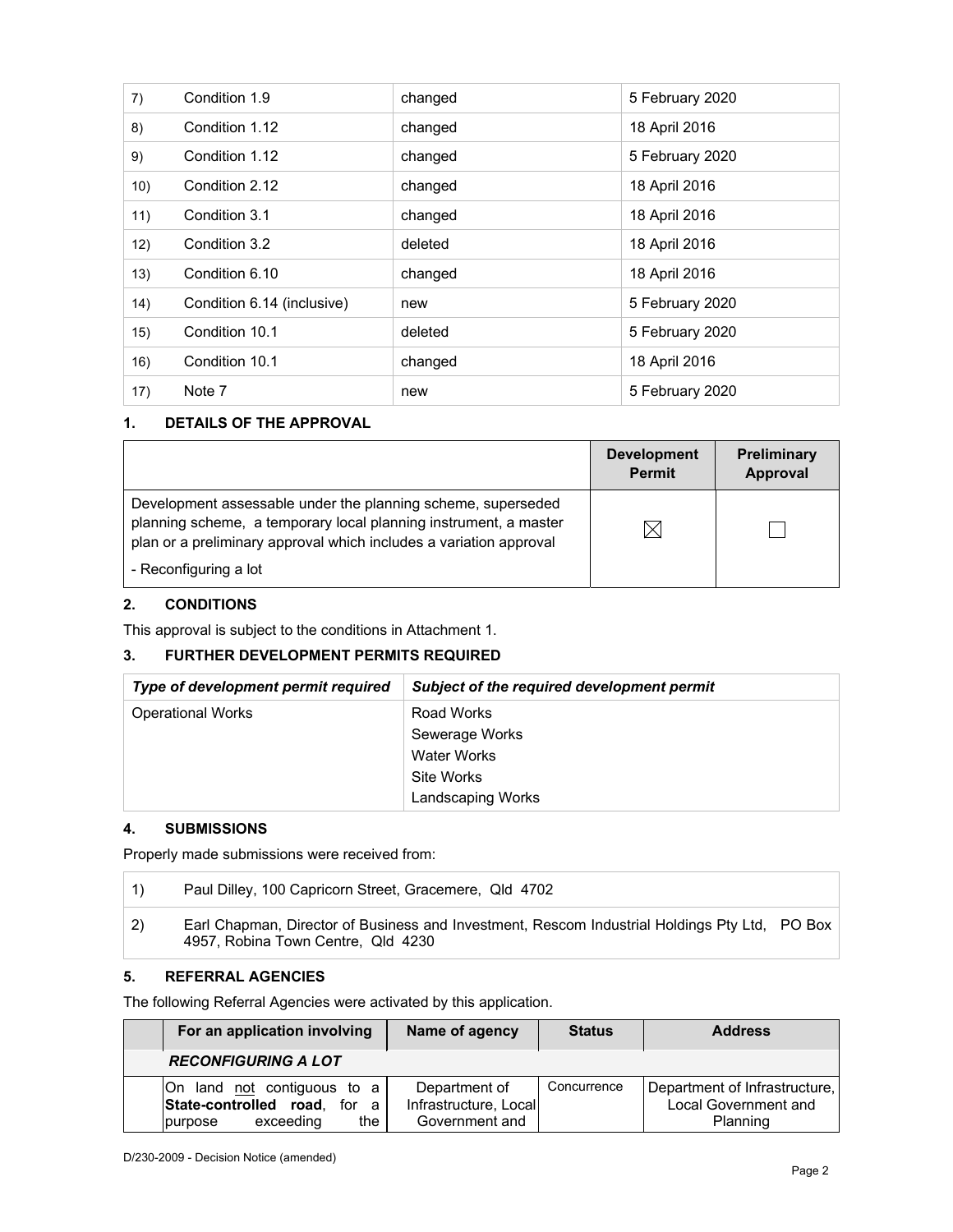| For an application involving                                                         | Name of agency                                                                           | <b>Status</b> | <b>Address</b>                                                                         |
|--------------------------------------------------------------------------------------|------------------------------------------------------------------------------------------|---------------|----------------------------------------------------------------------------------------|
| lthresholds set in schedule 5 of<br>Planning<br>the<br>Integrated<br>Regulation 1998 | Planning<br>(Previously known as<br>Department of<br><b>Transport and Main</b><br>Roads) |               | Online:<br>www.dilgp.qld.gov.au/MyDAS<br>Postal:<br>PO Box 113<br>Rockhampton Qld 4700 |

# **6. THE APPROVED PLANS**

### **The approved development must be completed and maintained generally in accordance with the approved drawings and documents:**

| <b>Plan/Document Name</b>               | <b>Plan Number</b>   | <b>Dated</b>     |
|-----------------------------------------|----------------------|------------------|
| Stage One Plan, Sheet 1 of 2            | 4663A-PRO Revision D | 1 March 2016     |
| Stages Three to Five Plan, Sheet 2 of 2 | 4663A-PRO Revision D | 1 March 2016     |
| <b>Flood Study</b>                      | R <sub>1039-06</sub> | 27 November 2009 |

# **7. CURRENCY PERIOD FOR THE APPROVAL (s.87 of the Planning Act)**

The relevant period for this Development Permit expires on 20 December 2024.

# **8. STATEMENT OF REASONS**

| Description of the<br>development      | The proposed development is for a Minor Change and Extension to the<br>Currency Period to Development Permit D-R/230-2009 for Reconfiguring a lot<br>(two lots into twenty-one lots)                                                                                                                                                                            |  |  |
|----------------------------------------|-----------------------------------------------------------------------------------------------------------------------------------------------------------------------------------------------------------------------------------------------------------------------------------------------------------------------------------------------------------------|--|--|
| <b>Assessment</b><br><b>Benchmarks</b> | The proposed development was assessed against the following assessment<br>benchmarks:                                                                                                                                                                                                                                                                           |  |  |
|                                        | Low Impact Industry Zone Code;                                                                                                                                                                                                                                                                                                                                  |  |  |
|                                        | Medium Impact Industry Zone Code;<br>$\bullet$                                                                                                                                                                                                                                                                                                                  |  |  |
|                                        | Access, Parking and Transport Code;<br>$\bullet$                                                                                                                                                                                                                                                                                                                |  |  |
|                                        | Filling and Excavation Code;<br>$\bullet$                                                                                                                                                                                                                                                                                                                       |  |  |
|                                        | Landscape Code;<br>$\bullet$                                                                                                                                                                                                                                                                                                                                    |  |  |
|                                        | Reconfiguring a Lot Code;<br>$\bullet$                                                                                                                                                                                                                                                                                                                          |  |  |
|                                        | Stormwater Management Code; and                                                                                                                                                                                                                                                                                                                                 |  |  |
|                                        | Water and Sewer Code.                                                                                                                                                                                                                                                                                                                                           |  |  |
| <b>Reasons for Decision</b>            | The proposed change is considered minor and will not compromise the<br>a)<br>strategic framework in the Rockhampton Region Planning Scheme 2015;                                                                                                                                                                                                                |  |  |
|                                        | Assessment of the development against the relevant zone purpose,<br>b)<br>planning scheme codes and planning scheme policies demonstrates that<br>the proposed development will not cause significant adverse impacts on<br>the surrounding natural environment, built environment and infrastructure,<br>community facilities, or local character and amenity; |  |  |
|                                        | The proposed development does not compromise the relevant State<br>C)<br>Planning Policy.                                                                                                                                                                                                                                                                       |  |  |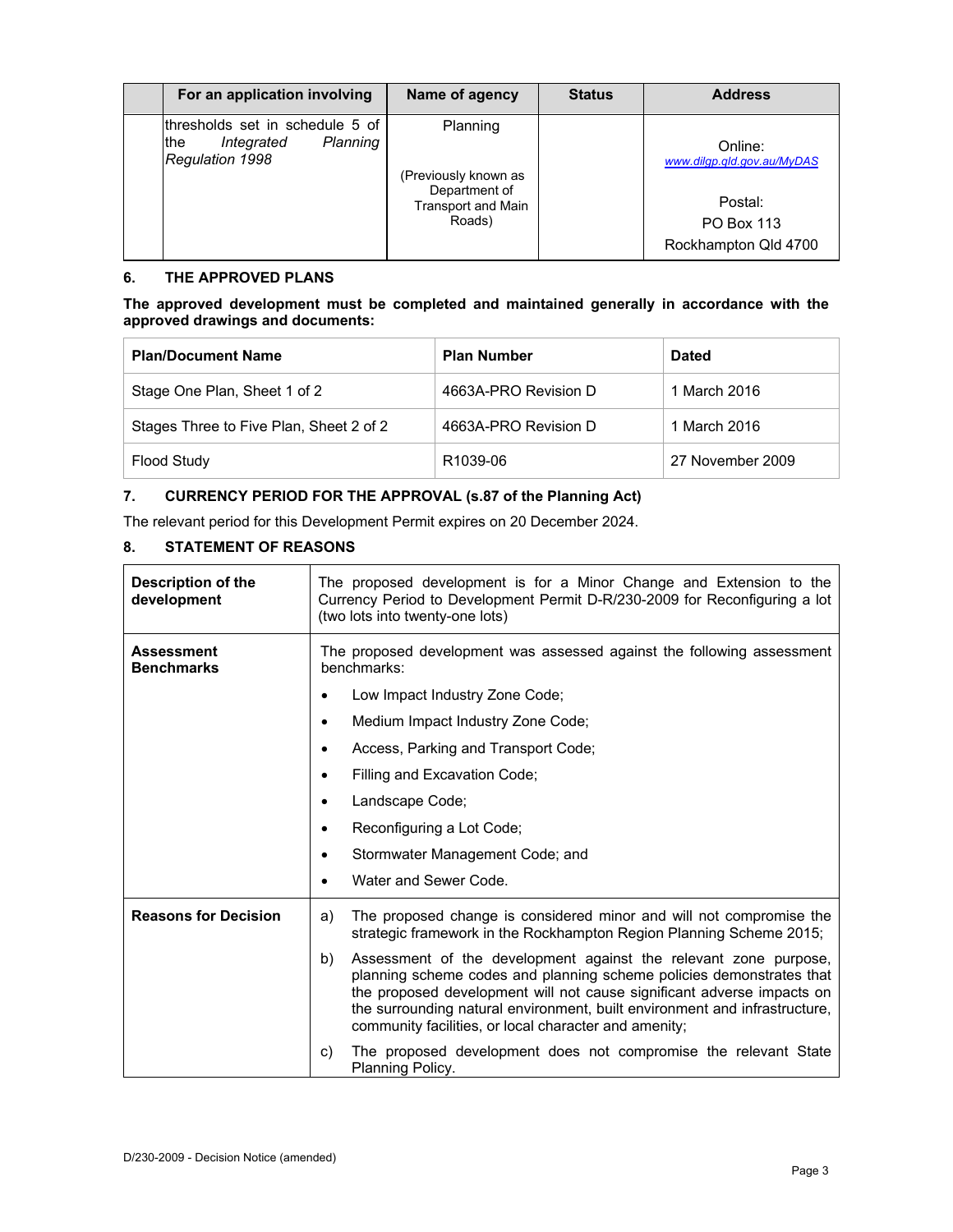# **9. RIGHTS OF APPEAL**

The rights of an applicant to appeal to a tribunal or the Planning and Environment Court against a decision about a development application are set out in chapter 6, part 1 of the *Planning Act 2016*. For particular applications, there may also be a right to make an application for a declaration by a tribunal (see chapter 6, part 2 of the *Planning Act 2016).*

### *Appeal by an applicant*

An applicant for a development application may appeal to the Planning and Environment Court against the following:

- the refusal of all or part of the development application
- a provision of the development approval
- the decision to give a preliminary approval when a development permit was applied for
- a deemed refusal of the development application.

An applicant may also have a right to appeal to the Development tribunal. For more information, see schedule 1 of the *Planning Act 2016*.

### *Appeal by a submitter*

A submitter for a development application may appeal to the Planning and Environment Court against:

- any part of the development application for the development approval that required impact assessment
- a variation request.

The timeframes for starting an appeal in the Planning and Environment Court are set out in section 229 of the *Planning Act 2016*.

**Attachment 2** is an extract from the *Planning Act 2016* that sets down the applicant's appeal rights and the appeal rights of a submitter.

### **10. WHEN THE DEVELOPMENT APPROVAL TAKES EFFECT**

This development approval takes effect:

- From the time the decision notice is given  $-$  if there is no submitter and the applicant does not appeal the decision to the court.
- Or
- When the submitter's appeal period ends  $-$  if there is a submitter and the applicant does not appeal the decision to the court.

Or

Subject to the decision of the court, when the appeal is finally decided  $-$  if an appeal is made to the court.

### **11. ORIGINAL DECISION ASSESSMENT MANAGER**

| Name: | <b>Adriaan Stander</b>         | Date: 31 August 2010 |
|-------|--------------------------------|----------------------|
|       | <b>SENIOR PLANNING OFFICER</b> |                      |

### **12. ASSESSMENT MANAGER**

| Name: | Amanda O'Mara                 | Signature: | Date: 11 February 2020 |
|-------|-------------------------------|------------|------------------------|
|       | <b>ACTING COORDINATOR</b>     |            |                        |
|       | <b>DEVELOPMENT ASSESSMENT</b> |            |                        |

C/C Department of State Development, Manufacturing, Infrastructure and Planning- RockhamptonSARA@dsdmip.qld.gov.au

### **Attachment 1 – Conditions of the approval**

*Part 1* **–** *Conditions imposed by the assessment manager [Note: where a condition is imposed about infrastructure under Chapter 4 of the Planning Act 2016, the relevant provision of the Act under which this condition was imposed must be specified.]*

### *Part 2 – Conditions required by the referral agency response*

### **Attachment 2—Extract on appeal rights**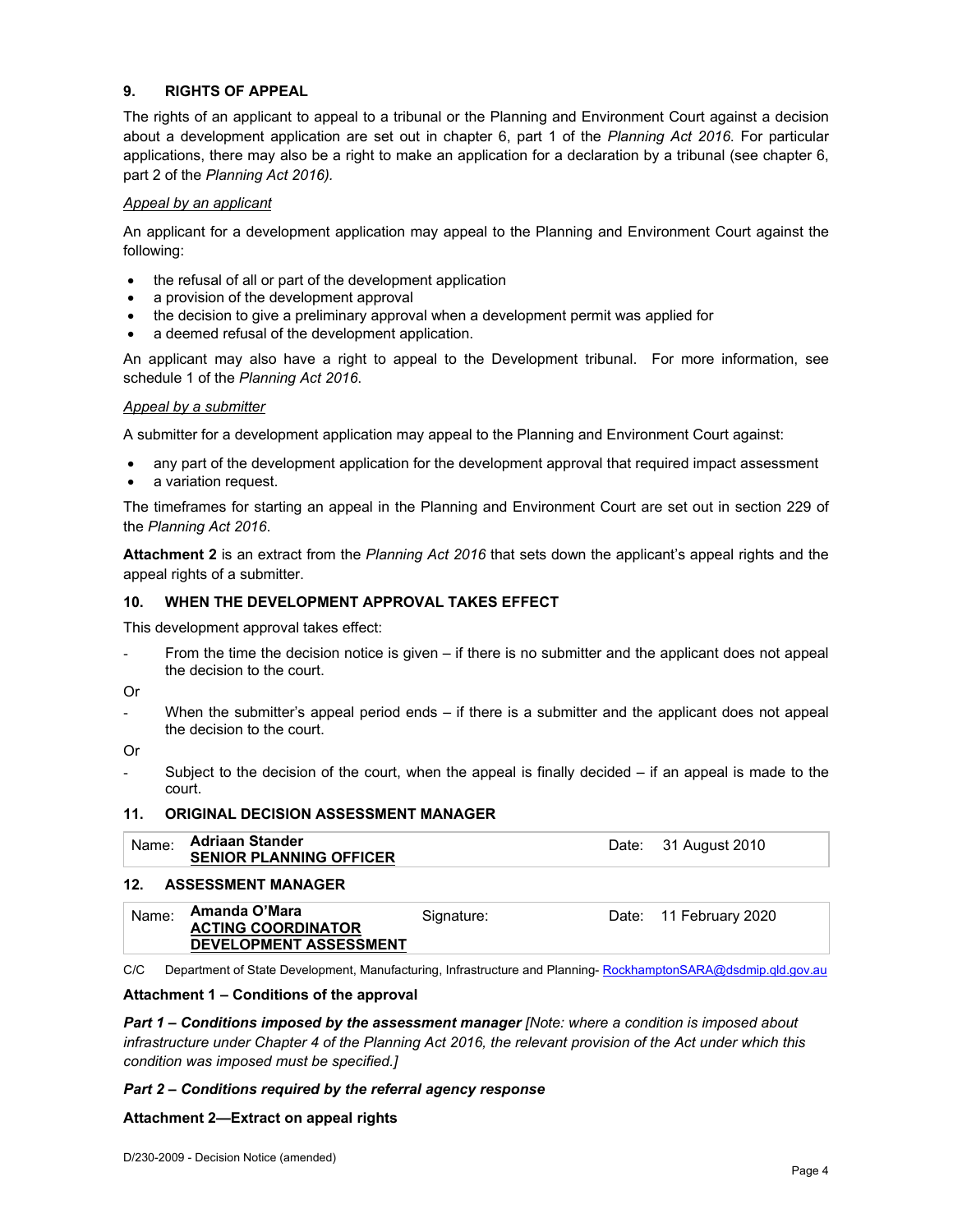

# **Attachment 1 – Part 1**

# **Rockhampton Regional Council Conditions**

*PLANNING ACT 2016*

# 1.0 ADMINISTRATION

1.1 The approved use and development must be completed and maintained generally in accordance with the approved drawings and documents, except where amended by the conditions of this permit:

| <b>Plan/Document Name</b>               | <b>Plan Number</b>   | Dated            |
|-----------------------------------------|----------------------|------------------|
| Stage One Plan, Sheet 1 of 2            | 4663A-PRO Revision D | 1 March 2016     |
| Stages Three to Five Plan, Sheet 2 of 2 | 4663A-PRO Revision D | 1 March 2016     |
| <b>Flood Study</b>                      | R1039-06             | 27 November 2009 |

- 1.2 Where there is any conflict between conditions of this decision notice and details shown on the approved plans, the conditions of approval must prevail.
- 1.3 Where these Conditions refer to "Council" in relation to requiring Council to approve or to be satisfied as to any matter, or conferring on the Council a function, power or discretion, that role of the Council may be fulfilled in whole or in part by a delegate appointed for that purpose by the Council.
- 1.4 The Developer is responsible for ensuring compliance with this Approval and the Conditions of the Approval by an employee, agent, contractor or invitee of the Developer.
- 1.5 All conditions, works, or requirements of this approval must be undertaken and completed to the satisfaction of Council prior to the release of the Final Survey Plan for the respective stage.
- 1.6 The following further Development Permits are required prior to the commencement of any works on the site:
	- 1.6.1 Operational Works:
		- (i) Road Works;
		- (ii) Sewerage Works;
		- (iii) Water Works;
		- (iv) Site Works; and
		- (v) Landscaping.
- 1.7 All Development Permits for Operational Works must be obtained prior to the release of the Final Survey Plan, for the respective stage.
- 1.8 Any outstanding rates, charges or expenses levied by the Council over the subject land must be paid to the release of the Final Survey Plan.
- 1.9 This approval is for a development to be undertaken in four (4) discrete stages, namely:
	- (i) Stage 1 consisting of two administrative allotments, being Lot 41 and Lot 42, plus drainage reserve (land to be dedicated to Council in trust for drainage purposes);
	- (ii) Deleted.
	- (iii) Stage 3 consisting of four allotments being Lots 12 to 15;
	- (iv) Stage 4 consisting of nine allotments being Lots 16 to 20 and Lots 28 to 31; and
	- (v) Stage 5 consisting of seven allotments being Lots 21 to 27.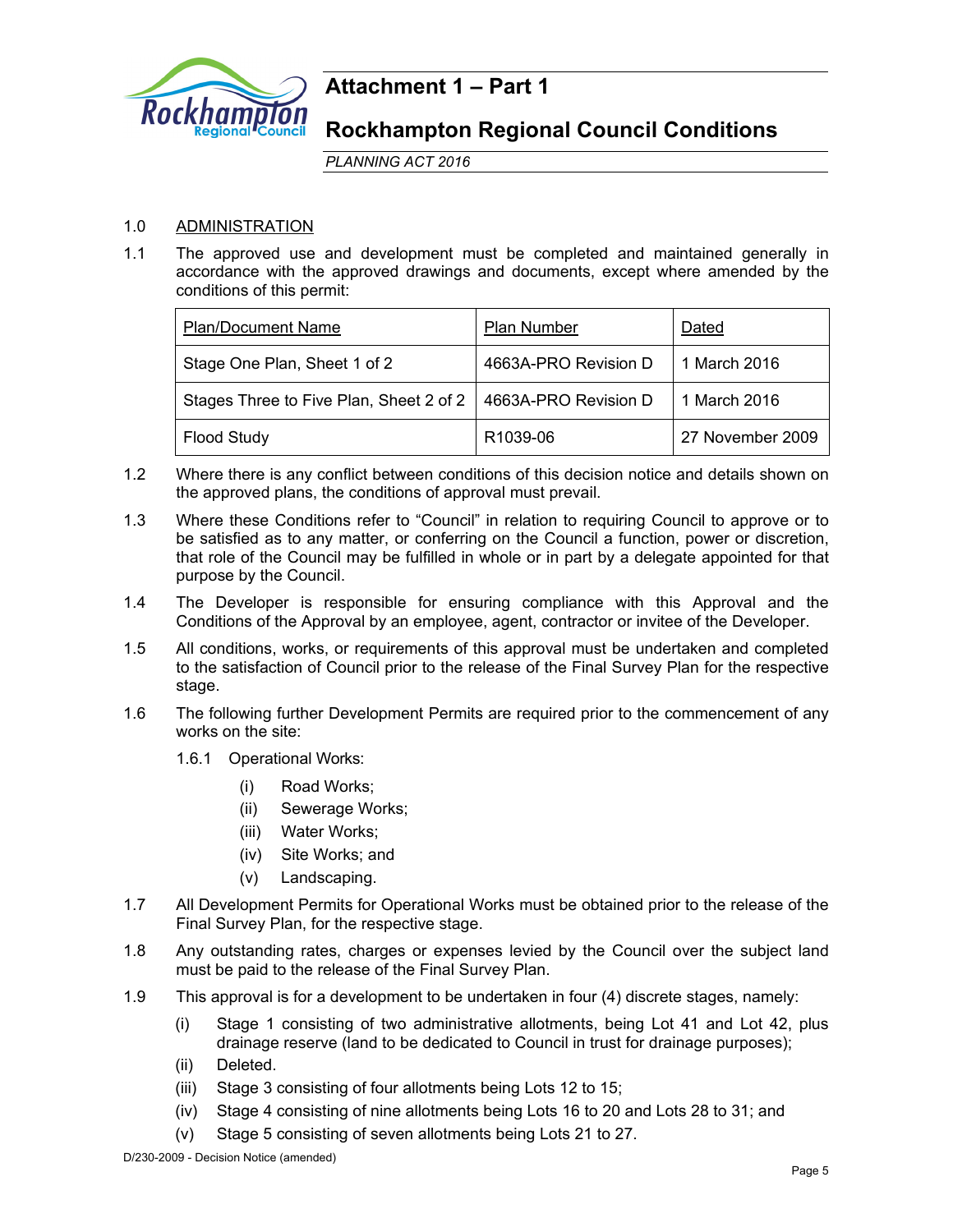in accordance with endorsed plans (refer to Condition 1.1). Stage 1, including the dedication of drainage reserve, (land to be dedicated to Council in trust for drainage purposes) must be undertaken prior to any other stage. Stage 3 must be completed prior to Stage 4 and Stage 5.

- 1.10 Unless otherwise expressly stated, the conditions must be read as being applicable to all stages
- 1.11 Any reference in these conditions to publications must be considered as the publication current as at the date of this approval, unless noted otherwise.
- 1.12 All the land dedicated as a major overland flow path (excluding road flow) must be capable of accommodating a one percent (1%) Annual Exceedance Probability defined flood / storm event. These lands must be transferred to Council ownership as a freehold title, at no cost to Council.
- 2.0 ROAD WORKS
- 2.1 A Development Permit for Operational Works (Road Works) must be obtained prior to the commencement of any works on the site.
- 2.2 All road works and associated stormwater drainage system works must be designed generally in accordance with Design Guidelines D1 (Geometric Road Design) and Design Guideline D5 (Stormwater Drainage Design), which form part of the Capricorn Municipal Development Guidelines, unless noted otherwise in these conditions.
- 2.3 The engineering design of all new roads and associated stormwater drainage systems, both internal and external to the site, submitted as part of any application for a Development Permit for Operational Works (Road Works) must be prepared and certified by a registered professional engineer.
- 2.4 All new roads shown on the approved plans (refer to condition 1.1), except the proposed cul-de-sac roads, must comply with all requirements for a road classification of 'Industrial Access' in accordance with the Capricorn Municipal Development Guidelines.
- 2.5 All new cul-de-sac roads shown on the approved plans (refer condition 1.1) must have a minimum width of twelve (12) metres and provide for turning of all vehicles up to a B-double vehicle (Austroads94, Class 10 vehicle) with all other requirements for a road classification of 'Industrial Access' in accordance with the Capricorn Municipal Development Guidelines. The design and construction of all terminating roads, including those constructed as part of any Stage of the development, must include a permanent turning area which complies with the performance and technical criteria as described earlier in this condition.
- 2.6 All new roads and intersections, and any modifications to existing roads or intersections, must be provided with road and public space lighting in accordance with Australian Standard AS1158.
- 2.7 All areas of any existing or proposed road reserve disturbed as a consequence of road works, or any other works, must be suitably shaped, topsoiled, turfed or hydromulched, or similarly treated, and maintained to the satisfaction of Council.
- 2.8 All intersections must be designed to handle and control a 1 in 100 year rainfall event so any overland flow paths and overland flows are not discharged directly into properties without the use of easements.

STAGE 1

- 2.9 A 1.2 metre wide footpath must be constructed along the full frontage of Capricorn Street and Middle Road. Details of the footpath must be submitted with the Operational Works application for Stage 1 and completed prior to the release of the Final Survey Plan for Stage 1.
- 2.10 Stage 1 of the development must entail Middle Road works, including road widening, associated kerb and channel, and drainage works constructed along the full frontage of the Public Use Land (drainage reserve) and Lot 41, prior to the release of the Final Survey Plan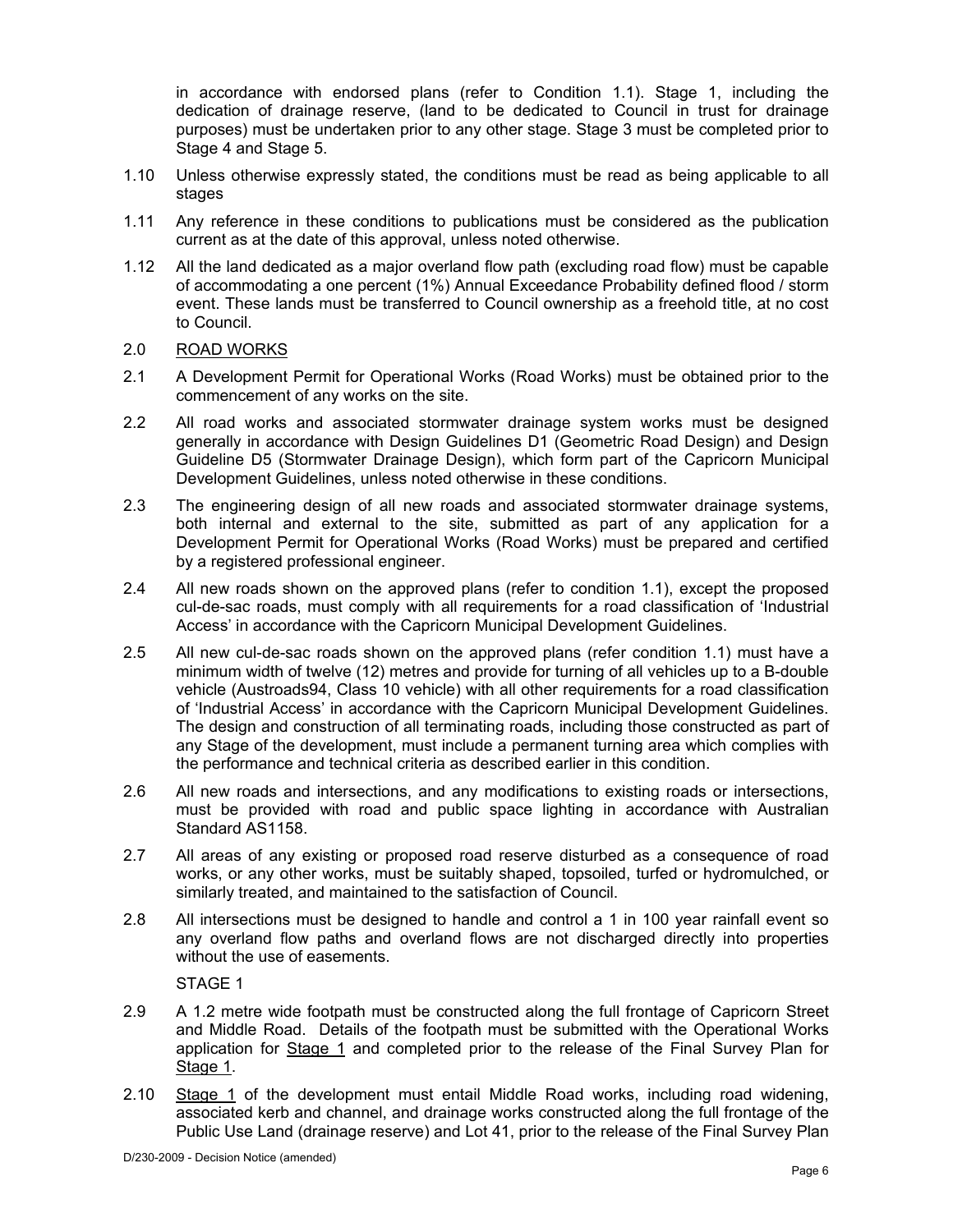for Stage 1. The final nominal width of Middle Road must be twelve (12) metres. The works are to provide alignment of the existing unnamed tributary, existing floodway and Public Use Land (drainage reserve) to ensure no worsening effects of flooding upstream of this section of Middle Road. Such works may necessitate replacement of the floodway at a higher level and / or additional piped drainage under the floodway.

2.11 The truncation on Lot 1 in Stage 1 must be approximately fourteen (14) metres along the chord or ten (10) metres along the boundaries.

STAGE 1

- 2.12 Stage 1 of the development must entail Middle Road and Capricorn Street works, including road widening, associated kerb and channel, intersection works, and drainage works constructed along the full frontage of the development on Middle Road and Capricorn Street prior to the release of the Final Survey Plan for Stage 1. These works must also include the construction of piped drainage, sufficient to take stormwater from the development under the existing floodway in Capricorn Street.
	- 2.12.1 The developer must be responsible for the cost of all the piped drainage and road widening for the reconstruction of this floodway. Council must contribute to the cost of the necessary reconstruction of the existing Capricorn Street floodway, excluding piped drainage. The final width of Capricorn Street must be thirteen (13) metres as for a road classification of 'Industrial Access' in accordance with the Capricorn Municipal Development Guidelines. Widening shall only be required along the frontage of the development.
	- 2.12.2 The centreline of Capricorn Street along the front of the development must align with the centreline of the constructed industrial section on the western side of Gracemere Creek.
	- *2.12.3* Capricorn Street works, including road widening, associated kerb and channel, and drainage works must be constructed along the full frontage of Lot 2 on RP610518 (64 Capricorn Street, Gracemere) by the developer as part of Stage 1. The cost of such works will be borne by Council, with the agreed cost to be determined prior to the construction of Stage 1.

STAGE 3:

- 2.13 Stage 3 of the development must entail Capricorn Street works, including road widening, associated kerb and channel, intersection works, and drainage works must be constructed along the full frontage of the development on Capricorn Street prior to the release of the Final Survey Plan for Stage Three.
	- 2.13.1 The final width of Capricorn Street must be thirteen (13) metres as for a road classification of 'Industrial Access' in accordance with the Capricorn Municipal Development Guidelines. Widening shall only be required along the frontage of the development
	- 2.13.2 The centreline of Capricorn Street along the front of the development must align with the centreline of the constructed industrial section on the western side of Gracemere Creek.
- 3.0 ACCESS
- 3.1 Access to each lot must be from the internal roads of the development except for Lot 41 which must gain access from Middle Road. Direct vehicle access to Capricorn Street is prohibited. A property note to this effect will be entered against proposed Lots 12 and 41.
- 3.2 Deleted.
- 4.0 SEWERAGE WORKS
- 4.1 A Development Permit for Operational Works (Sewerage Works) must be obtained prior to the commencement of any works on the site.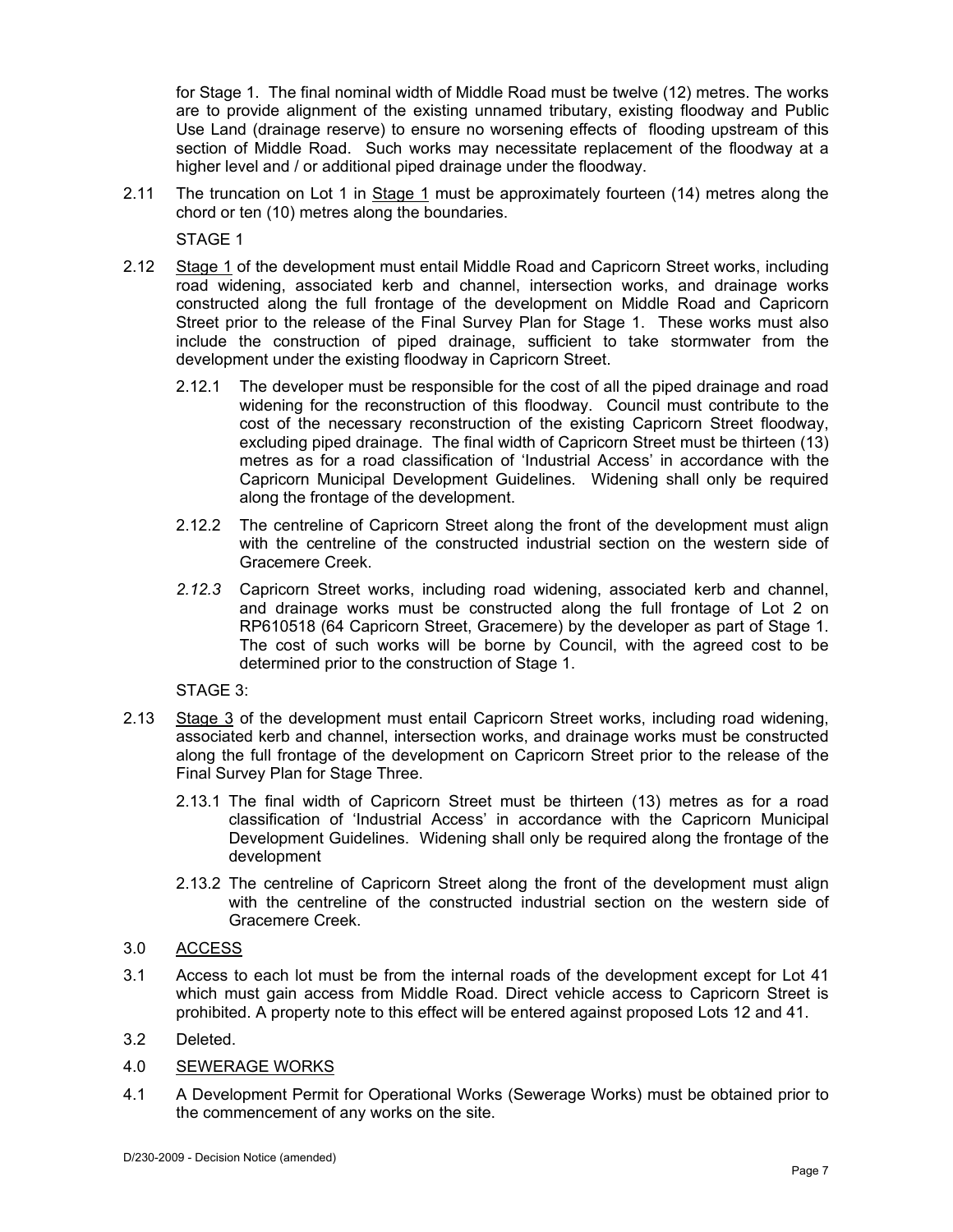- 4.2 The proposed development must connect to Council's reticulated sewerage network in accordance with the *Water Supply (Safety and Reliability) Act 2008*.
- 4.3 In accordance with the *Water Supply (Safety and Reliability) Act 2008* each lot must be provided with its own separate connection point.
- 4.4 All proposed water supply works must comply with the Capricorn Municipal Development Guidelines.
- 5.0 WATER WORKS
- 5.1 A Development Permit for Operational Works (Water Works) must be obtained prior to the commencement of any works on the site.
- 5.2 The proposed development must connect to Council's reticulated water supply network in accordance with the *Water Supply (Safety and Reliability) Act 2008*.
- 5.3 In accordance with the *Water Supply (Safety and Reliability) Act 2008* each lot must be provided with its own direct and separate connection.
- 5.4 All proposed water supply works must comply with the *Capricorn Municipal Development Guidelines*.

### 6.0 STORMWATER WORKS

- 6.1 A Development Permit for Operational Works (Stormwater Works) must be obtained prior to the commencement of any works on the site.
- 6.2 Each allotment must be designed to be self-draining and must be connected to Council's stormwater drainage system to the complete satisfaction of Council.
- 6.3 All stormwater drainage systems must be designed and constructed in accordance with the *Queensland Urban Drainage Manual*, and the *Capricorn Municipal Design Guidelines*. Stormwater drainage works must be designed to cater for a 10 year Average Recurrence Interval storm event and unobstructed overland flow paths to cater for a 100 year Average Recurrence Interval storm event.
- 6.4 An inter-allotment drainage system must be provided to any lot where roof water drainage, associated with building construction on that lot, could not reasonably be piped to the frontage kerb and channel.
- 6.5 Any proposed inter-allotment drainage system must be contained within an easement, with a minimum width of three (3) metres, granted in favour of Council. Easement documentation must be submitted with the Survey Plan for the respective stage.
- 6.6 All inter-allotment drainage systems must be designed and constructed in accordance with the *Queensland Urban Drainage Manual*.
- 6.7 Any filling or changes to the site proposed as part of any Development Permit for Operational Works must not adversely impact on any adjoining or downstream land, drainage systems, or any Council infrastructure.
- 6.8 Any temporary stormwater outlets, and any stormwater discharge from uncompleted works, must drain to a Lawful Point of Discharge which for this development is considered to be Gracemere Creek or the unnamed tributary crossing the Middle Road and Capricorn Street frontages.
- 6.9 The excavation works required as a result of the Flood Study (refer to condition 1.1) must be completed prior to the release of the Final Survey Plan for Stage 1. This excavation work includes such works in Lot 5 on SP223829, previously part of Lot 2 on RP615695 and Lot 80 on RP604012.
- 6.10 The filling works required as a result of the Flood Study (refer to condition 1.1) must be completed prior to the release of the Final Survey Plan for Stage 1. This filling work is only in Lot 5 on SP223829, previously part of Lot 2 on RP615695 and Lot 80 on RP604012. Filling works in Lot 6 on SP223829 (previously Lot 2 on RP615695 and part of Lot 80 on RP604012) are not required until Stage 3 to Stage 5.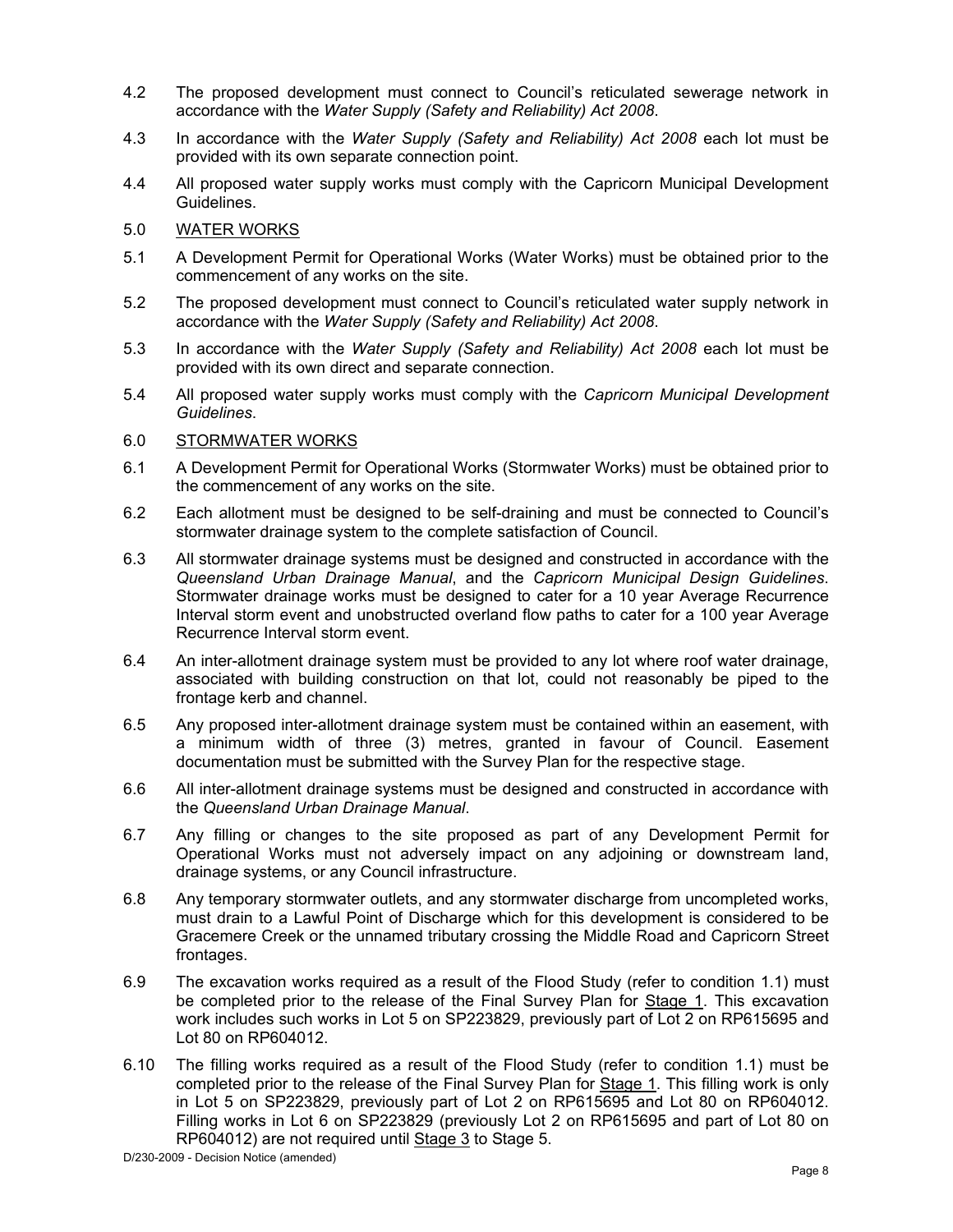- 6.11 Any Development Permit for Operational Works (Stormwater Works) for Stage 1, must include clarification of the calculations in the flood study (refer condition 1.1) to include residential area not previously included or deemed to be negligible contributors to the catchment area of the unnamed tributary to confirm the results of the flood study.
- 6.12 Any Development Permit for Operational Works (Stormwater Works) for Stage 1, must include clarification that the improved channel capacity within the development site will not require additional culverts across Capricorn Street from the storage area west of the boundary of Lots 12 to 19, to compensate for the unchanged channel capacity downstream of the site.
- 6.13 Any Development Permit for Operational Works (Stormwater Works) for Stage 1, must include confirmation that the cross-sections used in the Flood Study (refer condition 1.1) considered the unauthorised filling of Lot 27 on SP206668, and not the original Gracemere Creek profile.
- 6.14 Any application for a Development Permit for Operational Works (stormwater works) must be accompanied by an updated Flood Study / Stormwater Management Plan, prepared and certified by a Registered Professional Engineer of Queensland that as a minimum includes:
	- 6.14.1 identification of drainage catchment and drainage sub-catchment areas for the pre-development and post-development scenarios including a suitably scaled catchment plan showing the aforementioned catchment details and lawful point(s) of discharge that comply with the requirements of the *Queensland Urban Drainage Manual;*
	- 6.14.2 an assessment of the peak discharges for 63% Annual Exceedance Probability, minor and major (1% Annual Exceedance Probability) defined flood event for the pre-development and post-development scenarios;
	- 6.14.3 details of any proposed on-site detention/retention systems and associated outlet systems required to mitigate the impacts of the proposed development on downstream lands and existing upstream and downstream drainage systems;
	- 6.14.4 demonstration of how major design storm flows are conveyed through the subject development to a lawful point of discharge in accordance with the *Queensland Urban Drainage Manual* and the *Capricorn Municipal Development Guidelines*;
	- 6.14.5 identification of the area of land inundated as a consequence of the minor and major design storm events in the catchment for both the pre-development and post-development scenarios;
	- 6.14.6 flood modelling is to be undertaken in an appropriately two (2) dimensional flood model to Council's satisfaction;

Note: Council has developed a two (2) dimensional TUFLOW model for the catchment which can be utilised upon entering into Council's data share agreement and payment of the applicable fee.

- 6.14.7 the peak water surface elevation (PWSE), extent, depth and velocity for both the pre-development and post-development scenarios along with comparison maps;
- 6.14.8 electronic copy of the model (containing five folders) / results / check files and all details of the modelling assumptions to support water quantity management strategy;
- 6.14.9 the pre and post development flow for all storm events up to and including a one per cent (1%) Annual exceedance probability defined storm event;
- 6.14.10 the potential pollutants in stormwater discharged from the development site are managed in accordance with current water quality best industry practices and in accordance with *State Planning Policy 2017*;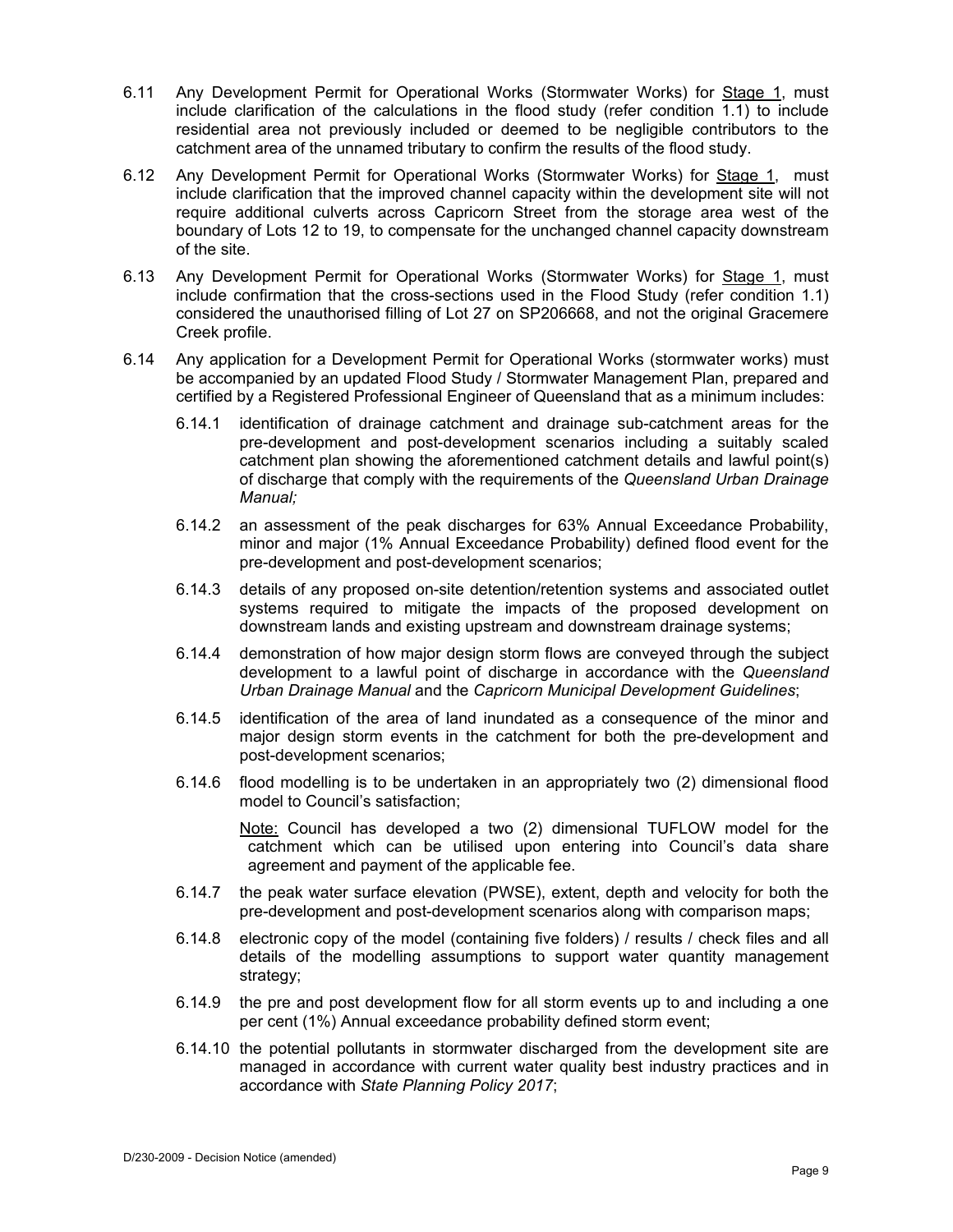- 6.14.11 includes detailed engineering plans with details of any new drainage systems, or the amendment and upgrading of existing drainage systems to implement the proposed drainage strategy; and
- 6.14.12 all the stormwater works are to be undertaken as imposed in conditions 6.9, 6.10, 6.11, 6.12 and 6.13.

# 7.0 SITE WORKS

- 7.1 A Development Permit for Operational Works (site works) must be obtained prior to the commencement of any works on the site.
- 7.2 Any application for a Development Permit for Operational Works (Site Works) must be accompanied by an earthworks' plan which clearly identifies the following:
	- (i) the location of cut and/or fill;
	- (ii) the type of fill to be used and the manner in which it is to be compacted;
	- (iii) the quantum of fill to be deposited or removed and finished cut and/or fill levels;
	- (iv) details of any proposed access routes to the site which are intended to be used to transport fill to or from the site; and
	- (v) the maintenance of access roads to and from the site so that they are free of all cut and/or fill material and cleaned as necessary.
- 7.3 Any vegetation cleared or removed must be:
	- (i) mulched on-site and utilised on-site for landscaping purposes, in accordance with the landscaping plan approved by Council; or
	- (ii) removed for disposal at a location approved by Council;

within sixty (60) days of clearing. Any vegetation removed must not be burnt.

7.4 All finished surface levels for all allotments, excluding Public Use Land, must be such that freeboard above the 100 year Average Recurrence Interval rainfall event is provided in accordance with the provisions of the Queensland Urban Drainage Manual. Any application for a Development Permit for Operational Works (Site Works) must demonstrate that this condition is satisfied.

# 8.0 LANDSCAPING

- 8.1 A Development Permit for Operational Works (Landscaping) must be obtained prior to the commencement of any works on the site.
- 8.2 Any application for a Development Permit for Operational Works (Landscaping) must be accompanied by a Landscaping Plan prepared by a suitably qualified person in accordance with the Development Standards – Reconfiguring a Lot Code.

The landscaping plan must contain, but not be limited to, the following information:

- (i) Existing trees;
- (ii) Trees to be removed;
- (iii) Proposed planting (including quantity, species, spacings between each plant, expected height at the time of planting and the expected mature height);
- (iv) Proposed earth mounding;
- (v) Paths and paving (location and materials); and
- (vi) The method of planting and the proposed maintenance program.
- 8.3 Landscaping, or any part thereof, upon reaching full maturity, must not:
	- (i) obstruct sight visibility zones as defined in the Austroads 'Guide to Traffic Engineering Practice' series of publications; or
	- (ii) adversely affect any road lighting or public space lighting; or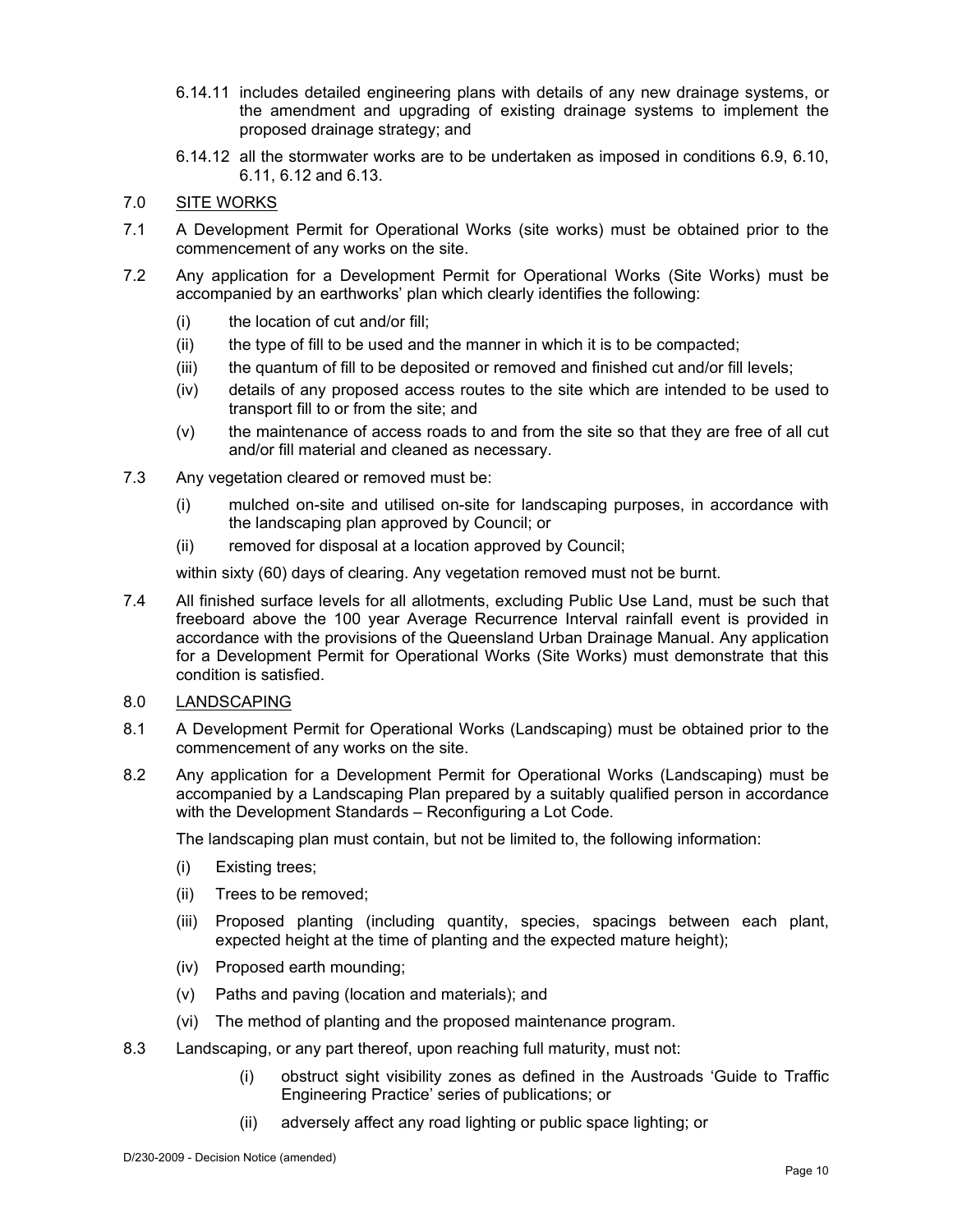- (iii) adversely affect any Council infrastructure, or public utility plant.
- 8.4 All landscaped areas must be undertaken in accordance with a Development Permit for Operational Works (Landscaping) and completed prior to the release of the Final Survey Plan for each Stage of the development.
- 8.5 A post and rail fence suitable for preventing vehicular movement, or other suitable barrier to the satisfaction of Council, must be constructed along common and road boundaries of all allotments adjoining Public Use Land. The fence, including provision for access for Council maintenance vehicles, must be constructed, at no cost to Council, prior to the release of the Final Survey Plan for Stage One.
- 8.6 All Public Use Land must be hydromulched, or similarly treated to the satisfaction of Council, prior to the release of the Final Survey Plan for Stage One.

# 9.0 ELECTRICITY AND TELECOMMUNICATIONS

- 9.1 Provide underground electricity, gas and telecommunication connections to the proposed development to the requirements of the relevant authority.
- 9.2 The Final Survey Plan will not be released until evidence is provided of a non-refundable contract with the relevant service providers to provide each lot with live electricity and telecommunication connections, in accordance with the requirements of the relevant authority and the *Capricorn Municipal Development Guidelines*.
- 9.3 Road and public space lighting must be provided to all roads, intersections and public spaces in accordance with the *Australian Standard AS1158* suite of standards, prior to the release of the Final Survey Plan for each Stage of the development.

# 10.0 CONTRIBUTIONS/COSTS

- 10.1 Deleted.
- 10.2 Any alteration necessary to electricity, telephone, water mains, sewerage mains, and/or public utility installations resulting from the development or in connection with the development, must be at full cost to the developer.
- 10.3 'As constructed' information pertaining to assets to be handed over to Council and those which may have an impact on Council's existing and future assets must be provided prior to the release of the Final Survey Plan.

# 11.0 ENVIRONMENTAL

- 11.1 Any application for a Development Permit for Operational Works must be accompanied by a detailed Environmental Management Plan, which addresses, but is not limited to, the following matters:
	- (i) water quality and drainage;
	- (ii) erosion and silt/sedimentation management;
	- (iii) acid sulphate soils;
	- (iv) fauna management;
	- (v) vegetation management and clearing;
	- (vi) top soil management;
	- (vii) interim drainage plan during construction;
	- (viii) construction programme;
	- (ix) geotechnical issues;
	- (x) weed control;
	- (xi) bushfire management;
	- (xii) emergency vehicle access;
	- (xiii) noise and dust suppression; and
	- (xiv) waste management.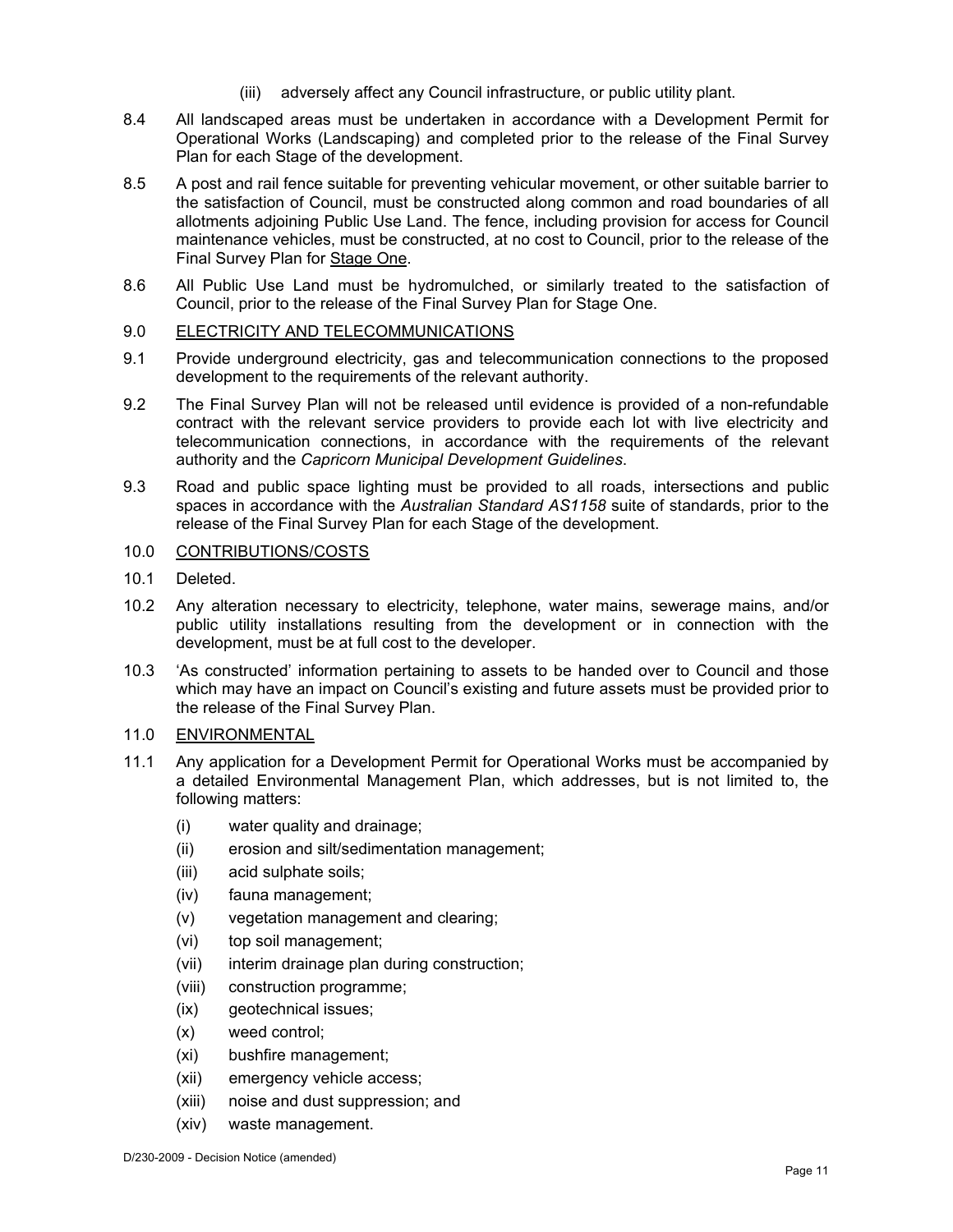- 11.2 Any application for a Development Permit for Operational Works must be accompanied by an Erosion and Sediment Control Plan which addresses, but is not limited to, the following:
	- (i) objectives;
	- (ii) site location / topography;
	- (iii) vegetation;
	- (iv) site drainage;
	- (v) soils;
	- (vi) erosion susceptibility;
	- (vii) erosion risk;
	- (viii) concept;
	- (ix) design; and
	- (x) implementation, for the construction and post construction phases of work.

The erosion and sediment control plan must incorporate detailed plans, control measures, monitoring programmes and maintenance procedures to ensure appropriate development and management practices within and adjacent to the site.

- 11.3 The Environmental Management Plan and the Erosion and Sediment Control Plan approved as part of a Development Permit for Operational Works must be part of the contract documentation for the development works.
- 11.4 No works can commence on the site unless and until an Environmental Management Plan and an Erosion and Sediment Control Plan has been approved by Council as part of Development Permit for Operational Works.

# 12.0 OPERATING PROCEDURES

12.1 All construction materials, waste, waste skips, machinery and contractors' vehicles must be located and stored or parked within the site. No storage of materials, parking of construction machinery or contractors' vehicles will be permitted Capricorn Street or Middle Road.

# NOTES

NOTE 1. Aboriginal Cultural Heritage Act, 2003

It is advised that under Section 23 of the Aboriginal Cultural Heritage Act 2003, a person who carries out an activity must take all reasonable and practicable measures to ensure the activity does not harm Aboriginal Cultural Heritage (the "cultural heritage duty of care"). Maximum penalties for breaching the duty of care are listed in the Aboriginal Cultural Heritage legislation. The information on Aboriginal Cultural Heritage is available on the Department of Environment and Resource Management's website

http://www.derm.qld.gov.au/cultural\_heritage/index.html

NOTE 2. Dust Control

It is the developer's responsibility to ensure compliance with Part 2A - Environmental Nuisance of the Environmental Protection Regulation 1998 which prohibits unlawful environmental nuisance caused by dust, ash, fumes, light, odour or smoke beyond the boundaries of the property during all stages of the development including earthworks and construction.

# NOTE 3. Sedimentation Control

It is the developer's responsibility to ensure compliance with Section 32 of the Environmental Protection (Water) Policy 1997 to prevent soil erosion and contamination of the stormwater drainage system and waterways.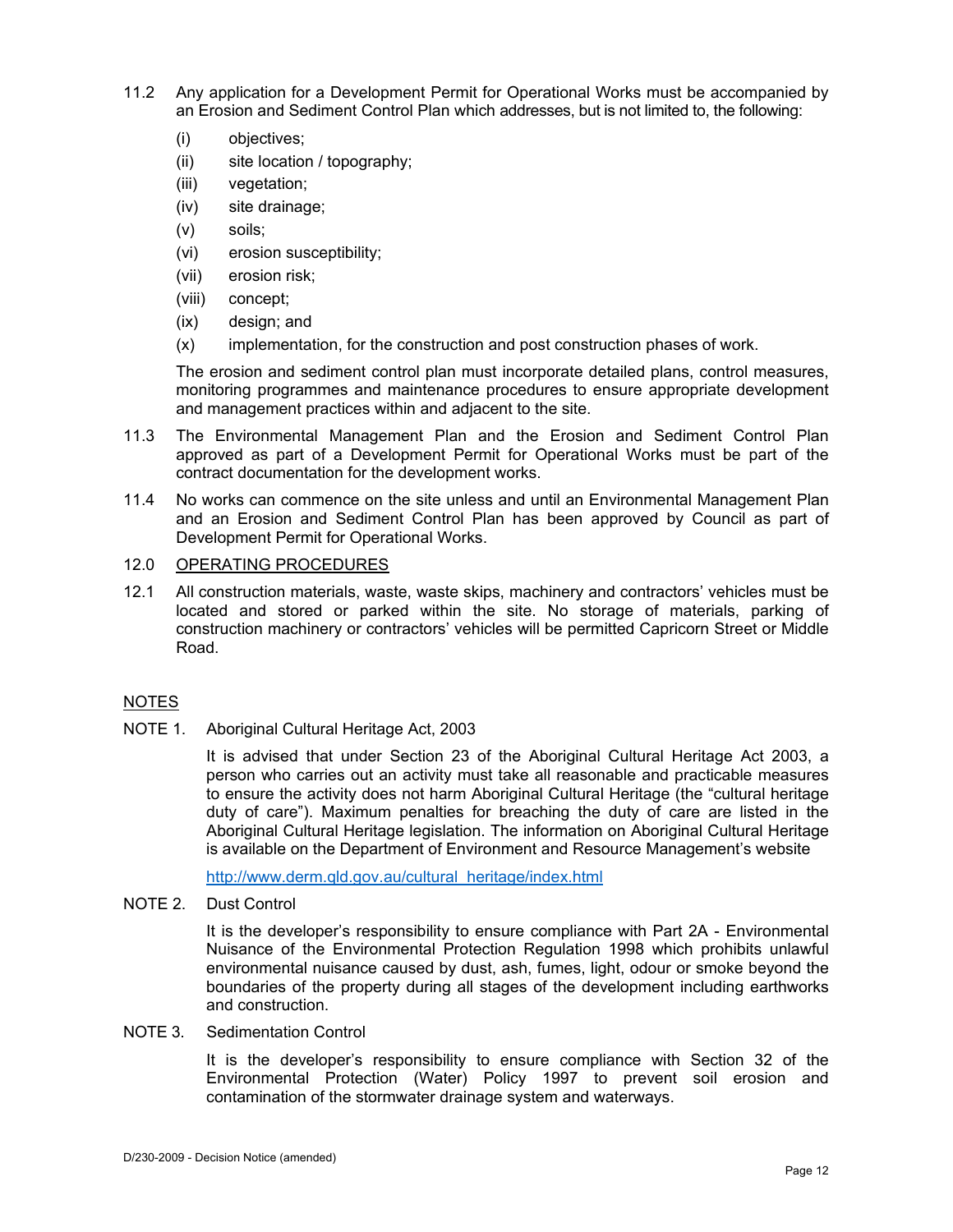NOTE 4. Noise During Construction And Noise In General

It is the developer's responsibility to ensure compliance with Section 6S General Emission Criteria and Section 6T Noise Emission Criteria of the Environmental Protection Regulation 1998.

NOTE 5. General Safety Of Public During Construction

It is the principal contractor's responsibility to ensure compliance with Section 31 of the Workplace Health and Safety Act 1995. Section 31(1)(c) states that the principal contractor is obliged on a construction workplace to ensure that work activities at the workplace are safe and without risk of injury or illness to members of the public at or near the workplace.

It is the responsibility of the person in control of the workplace to ensure compliance with Section 30 of the Workplace Health and Safety Act 1995. Section 30(1)(c) states that the person in control of the workplace is obliged to ensure there is appropriate, safe access to and from the workplace for persons other than the person's workers.

NOTE 6. Water and Sewerage Infrastructure.

Any construction works proposed in the vicinity of Council's existing water supply and/or sewerage infrastructure must not adversely affect the integrity of the infrastructure.

In accordance with the Water Supply (Safety & Reliability) Act 2008, it is an offence to interfere with a service provider's infrastructure. Rockhampton Regional Council is the service provider and FRW is the business unit responsible for water supply and sewerage services. FRW can provide private works quotations for any water supply and sewerage works if requested.

NOTE 7. Infrastructure Charges Notice

This application is subject to infrastructure charges in accordance with Council policies. The charges are presented on an Infrastructure Charges Notice.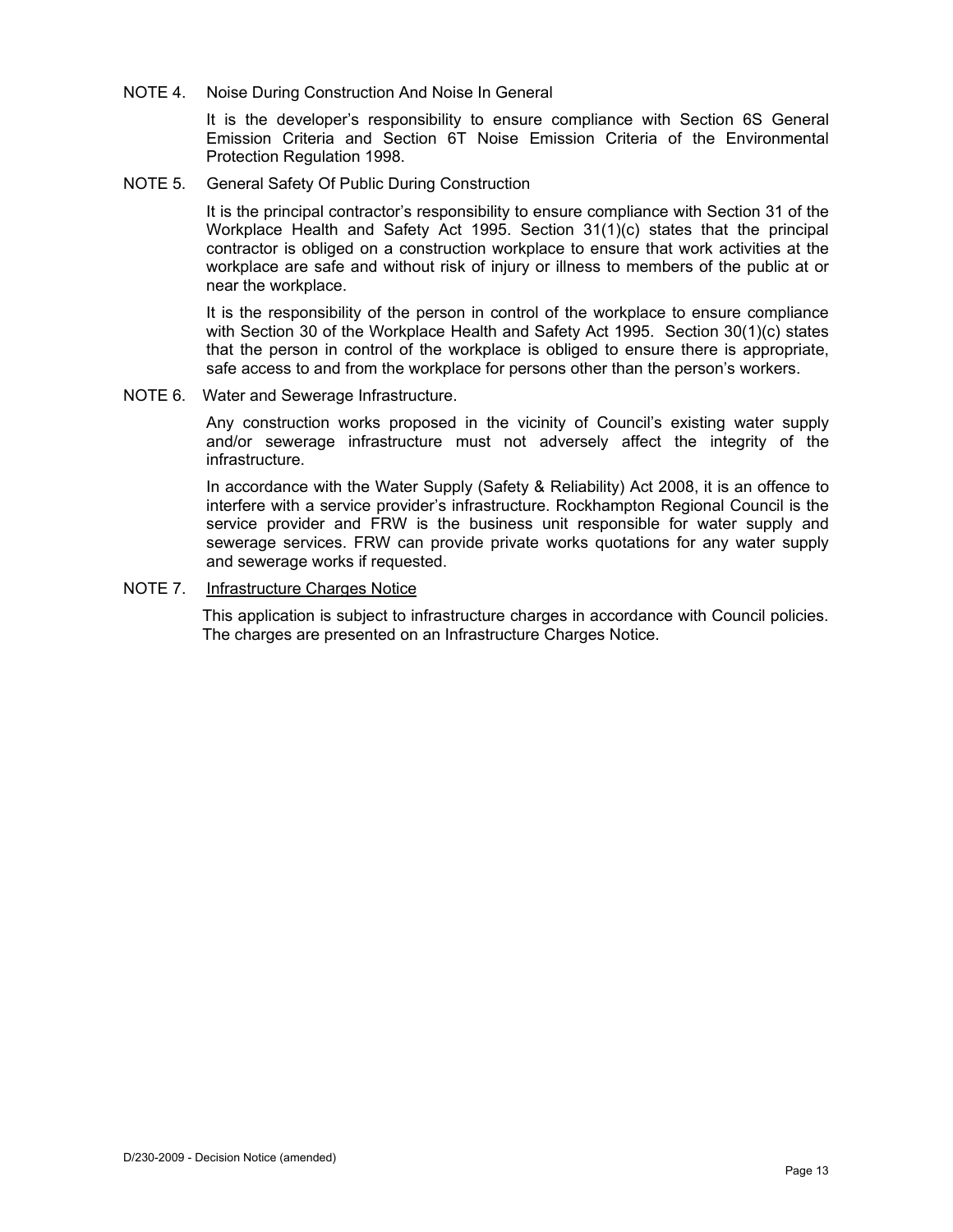

**Attachment 1 – Part 2 Referral Agency Conditions – Department of Infrastructure, Local Government and Planning** 

*PLANNING ACT 2016*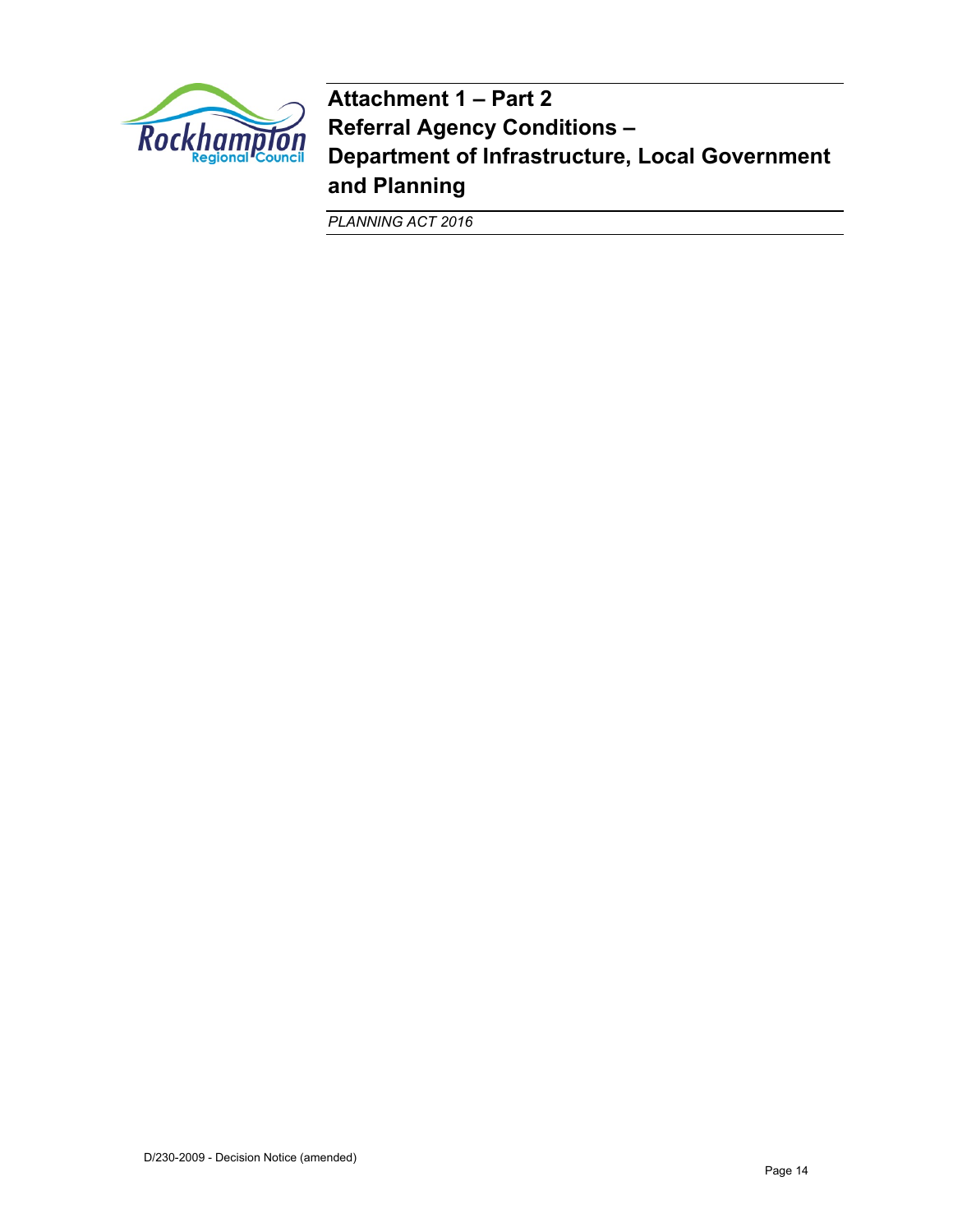

# **Attachment 2 - Appeal Rights**

*PLANNING ACT 2016*

The following is an extract from the *Planning Act 2016 (Chapter 6)*

### *Appeal rights*

#### *229 Appeals to tribunal or P&E Court*

- (1) Schedule 1 states—
	- (a) matters that may be appealed to— (i) either a tribunal or the P&E Court; or (ii) only a tribunal; or
		- (iii) only the P&E Court; and
	- (b) the person—
		- (i) who may appeal a matter (the **appellant**); and (ii) who is a respondent in an appeal of the matter; and (iii) who is a co-respondent in an appeal of the matter; and
		- (iv) who may elect to be a co-respondent in an appeal of the matter.
- (2) An appellant may start an appeal within the appeal period.
- (3) The **appeal period** is—
	- (a) for an appeal by a building advisory agency—10 business days after a decision notice for the decision is given to the agency or
	- (b) for an appeal against a deemed refusal—at any time after the deemed refusal happens; or
	- (c) for an appeal against a decision of the Minister, under chapter 7, part 4, to register premises or to renew the registration of premises—20 business days after a notice is published under section 269(3)(a) or (4); or
	- (d) for an appeal against an infrastructure charges notice— 20 business days after the infrastructure charges notice is given to the person; or
	- (e) for an appeal about a deemed approval of a development application for which a decision notice has not been given—30 business days after the applicant gives the deemed approval notice to the assessment manager; or
	- (f) for any other appeal—20 business days after a notice of the decision for the matter, including an enforcement notice, is given to the person.
	- Note—
		- See the P&E Court Act for the court's power to extend the appeal period.
- (4) Each respondent and co-respondent for an appeal may be heard in the appeal.
- (5) If an appeal is only about a referral agency's response, the assessment manager may apply to the tribunal or P&E Court to withdraw from the appeal.
- (6) To remove any doubt, it is declared that an appeal against an infrastructure charges notice must not be about—
	- (a) the adopted charge itself; or
	- (b) for a decision about an offset or refund—
		- (i) the establishment cost of trunk infrastructure identified in a LGIP; or
	- (ii) the cost of infrastructure decided using the method included in the local government's charges resolution.

### **230 Notice of appeal**

- (1) An appellant starts an appeal by lodging, with the registrar of the tribunal or P&E Court, a notice of appeal that— (a) is in the approved form; and
	- (b) succinctly states the grounds of the appeal.
- (2) The notice of appeal must be accompanied by the required fee.
- (3) The appellant or, for an appeal to a tribunal, the registrar must, within the service period, give a copy of the notice of appeal to—
	- (a) the respondent for the appeal; and

D/230-2009 - Decision Notice (amended)

- (b) each co-respondent for the appeal; and
- (c) for an appeal about a development application under schedule 1, table 1, item 1—each principal submitter for the development application; and
- (d) for an appeal about a change application under schedule 1, table 1, item 2—each principal submitter for the change application; and
- (e) each person who may elect to become a co-respondent for the appeal, other than an eligible submitter who is not a principal submitter in an appeal under paragraph (c) or (d); and
- (f) for an appeal to the P&E Court—the chief executive; and
- (g) for an appeal to a tribunal under another Act—any other person who the registrar considers appropriate.
- (4) The **service period** is—
	- (a) if a submitter or advice agency started the appeal in the P&E Court—2 business days after the appeal is started; or
	- (b) otherwise—10 business days after the appeal is started.
- (5) A notice of appeal given to a person who may elect to be a co-respondent must state the effect of subsection
- (6) A person elects to be a co-respondent by filing a notice of election, in the approved form, within 10 business days after the notice of appeal is given to the person*.*

### **231 Other appeals**

- (1) Subject to this chapter, schedule 1 and the P&E Court Act, unless the Supreme Court decides a decision or other matter under this Act is affected by jurisdictional error, the decision or matter is non-appealable.
- (2) The Judicial Review Act 1991, part 5 applies to the decision or matter to the extent it is affected by jurisdictional error.
- (3) A person who, but for subsection (1) could have made an application under the Judicial Review Act 1991 in relation to the decision or matter, may apply under part 4 of that Act for a statement of reasons in relation to the decision or matter.
- (4) In this section— **decision** includes—
	- (a) conduct engaged in for the purpose of making a decision; and
	- (b) other conduct that relates to the making of a decision; and
	- (c) the making of a decision or the failure to make a decision; and
	- (d) a purported decision; and
	- (e) a deemed refusal.

**non-appealable**, for a decision or matter, means the decision or matter—

- (a) is final and conclusive; and
- (b) may not be challenged, appealed against, reviewed, quashed, set aside or called into question in any other way under the Judicial Review Act 1991 or otherwise, whether by the Supreme Court, another court, a tribunal or another entity; and
- (c) is not subject to any declaratory, injunctive or other order of the Supreme Court, another court, a tribunal or another entity on any ground.

### **232 Rules of the P&E Court**

- (1) A person who is appealing to the P&E Court must comply with the rules of the court that apply to the appeal.
- (2) However, the P&E Court may hear and decide an appeal even if the person has not complied with rules of the P&E Court.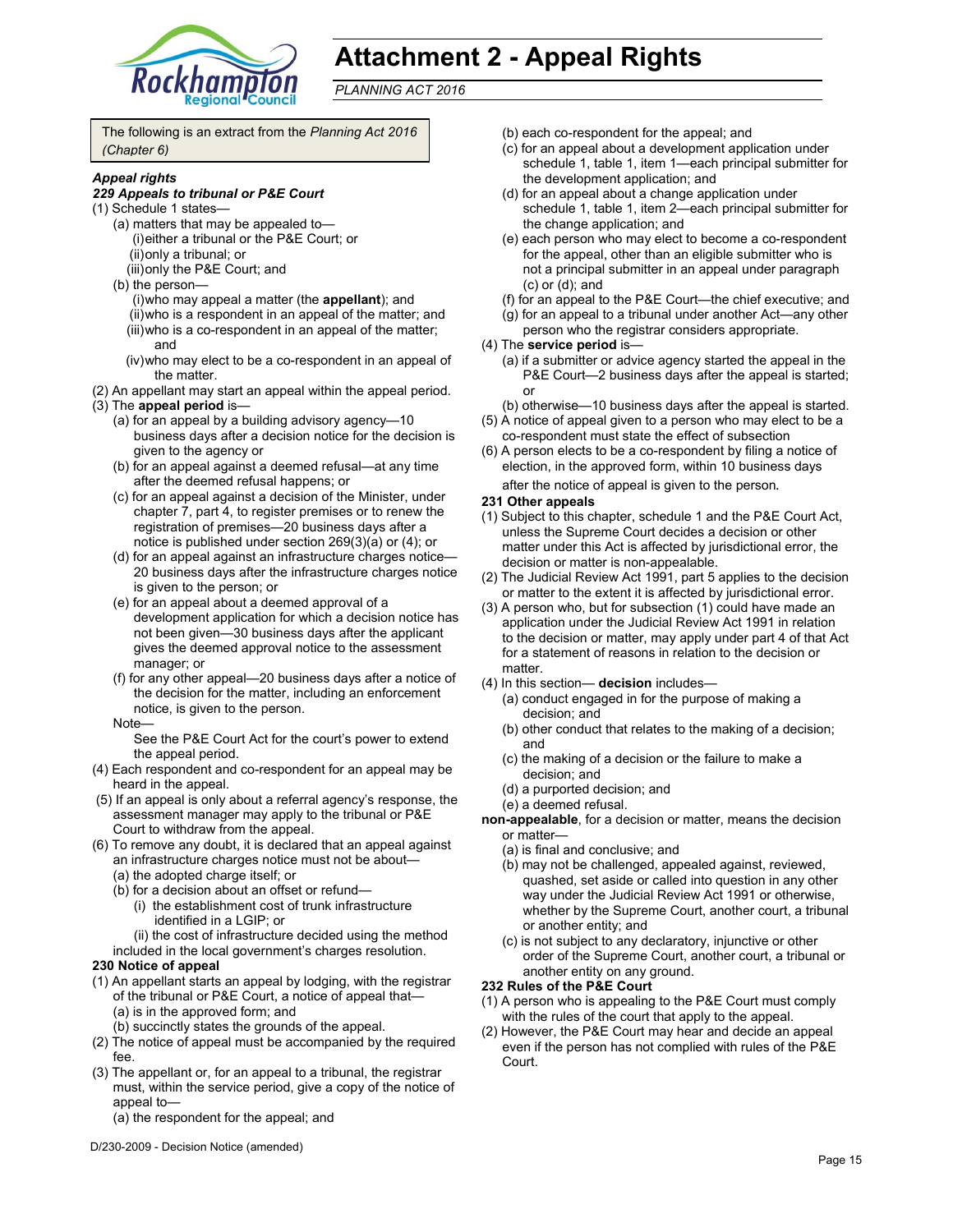

# **Appeal Rights**

*PLANNING ACT 2016*

# **Schedule 1**

#### **Appeals section 229 1 Appeal rights and parties to appeals**

- (1) Table 1 states the matters that may be appealed to—(a) the P&E court; or (b) a tribunal.
- (2) However, table 1 applies to a tribunal only if the matter involves—
	- (a) the refusal, or deemed refusal of a development application, for—
	- (i) a material change of use for a classified building; or
	- (ii) operational work associated with building work, a retaining wall, or a tennis court; or
	- (b) a provision of a development approval for—
	- (i) a material change of use for a classified building; or
- (ii) operational work associated with building work, a retaining wall, or a tennis court; or
	- (c) if a development permit was applied for—the decision to give a preliminary approval for—
		- (i) a material change of use for a classified building; or
		- (ii) operational work associated with building work, a retaining wall, or a tennis court; or
	- (d) a development condition if—
		- (i) the development approval is only for a material change of use that involves the use of a building classified under the Building Code as a class 2 building; and
		- (ii) the building is, or is proposed to be, not more than 3 storeys; and
		- (iii) the proposed development is for not more than 60 sole-occupancy units; or
	- (e) a decision for, or a deemed refusal of, an extension application for a development approval that is only for a material change of use of a classified building; or
	- (f) a decision for, or a deemed refusal of, a change application for a development approval that is only for a material change of use of a classified building; or
	- (g) a matter under this Act, to the extent the matter relates to—
		- (i) the Building Act, other than a matter under that Act that may or must be decided by the Queensland Building and Construction Commission; or
		- (ii) the Plumbing and Drainage Act, part 4 or 5; or
	- (h) a decision to give an enforcement notice in relation to a matter under paragraphs (a) to (g); or
	- (i) a decision to give an infrastructure charges notice; or
	- (j) the refusal, or deemed refusal, of a conversion application; or
	- (k) a matter that, under another Act, may be appealed to the tribunal; or
	- (l) a matter prescribed by regulation.
- (3) Also, table 1 does not apply to a tribunal if the matter
- involves—
	- (a) for a matter in subsection  $(2)(a)$  to  $(d)$ 
		- (i) a development approval for which the development application required impact assessment; and
		- (ii) a development approval in relation to which the assessment manager received a properly made submission for the development application; or
	- (b) a provision of a development approval about the identification or inclusion, under a variation approval, of a matter for the development.
- (4) Table 2 states the matters that may be appealed only to the P&E Court.
- (5) Table 3 states the matters that may be appealed only to the tribunal.
- (6) In each table—
	- (a) column 1 states the appellant in the appeal; and
	- (b) column 2 states the respondent in the appeal; and
	- (c) column 3 states the co-respondent (if any) in the appeal; and

manager

- (d) column 4 states the co-respondents by election (if any) in the appeal.
- (7) If the chief executive receives a notice of appeal under section 230(3)(f), the chief executive may elect to be a corespondent in the appeal.

| Table 1<br>Appeals to the P&E Court and, for certain matters, to a tribunal                                                                                                                                                                                                                                                                    |                |                        |                                |  |
|------------------------------------------------------------------------------------------------------------------------------------------------------------------------------------------------------------------------------------------------------------------------------------------------------------------------------------------------|----------------|------------------------|--------------------------------|--|
| 1. Development applications<br>An appeal may be made against-<br>(a) the refusal of all or part of the development application; or<br>(b) the deemed refusal of the development application; or<br>(c) a provision of the development approval; or<br>(d) if a development permit was applied for-the decision to give a preliminary approval. |                |                        |                                |  |
| Column 3<br>Column 4<br>Column 2<br>Column 1<br>Co-respondent by election<br>Co-respondent<br>Appellant<br>Respondent<br>$(if$ any)<br>$(if$ any)                                                                                                                                                                                              |                |                        |                                |  |
| The applicant                                                                                                                                                                                                                                                                                                                                  | The assessment | If the appeal is about | 1 A concurrence agency that is |  |

a concurrence agency's referral

not a co-respondent 2 If a chosen Assessment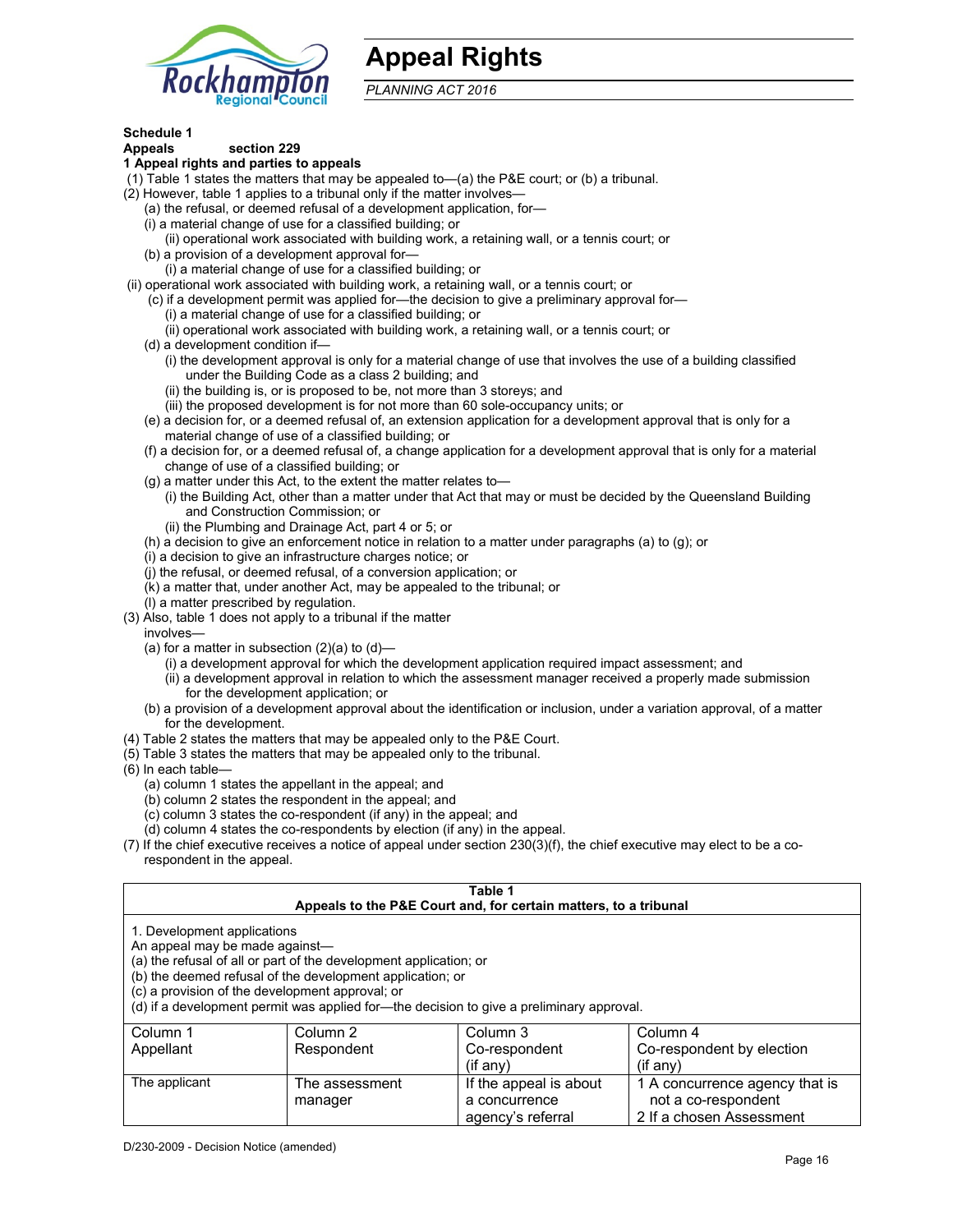| Table 1<br>Appeals to the P&E Court and, for certain matters, to a tribunal                                                                                                                                                                                                                                                                                                                                                                                                                                                                                                                                                                                                                                                                                                                                                                                                                 |                                                                                                                               |                                                                 |                                                                                                                                                                                                                                                                                                                                                 |
|---------------------------------------------------------------------------------------------------------------------------------------------------------------------------------------------------------------------------------------------------------------------------------------------------------------------------------------------------------------------------------------------------------------------------------------------------------------------------------------------------------------------------------------------------------------------------------------------------------------------------------------------------------------------------------------------------------------------------------------------------------------------------------------------------------------------------------------------------------------------------------------------|-------------------------------------------------------------------------------------------------------------------------------|-----------------------------------------------------------------|-------------------------------------------------------------------------------------------------------------------------------------------------------------------------------------------------------------------------------------------------------------------------------------------------------------------------------------------------|
|                                                                                                                                                                                                                                                                                                                                                                                                                                                                                                                                                                                                                                                                                                                                                                                                                                                                                             |                                                                                                                               | response-the<br>concurrence agency                              | manager is the respondent-<br>the prescribed assessment<br>manager<br>3 Any eligible advice agency for<br>the application<br>4 Any eligible submitter for the<br>application                                                                                                                                                                    |
| 2. Change applications<br>An appeal may be made against-<br>(b) a deemed refusal of a change application.                                                                                                                                                                                                                                                                                                                                                                                                                                                                                                                                                                                                                                                                                                                                                                                   |                                                                                                                               |                                                                 | (a) a responsible entity's decision for a change application, other than a decision made by the P&E court; or                                                                                                                                                                                                                                   |
| Column 1<br>Appellant                                                                                                                                                                                                                                                                                                                                                                                                                                                                                                                                                                                                                                                                                                                                                                                                                                                                       | Column <sub>2</sub><br>Respondent                                                                                             | Column 3<br>Co-respondent<br>(if any)                           | Column 4<br>Co-respondent by election<br>(if any)                                                                                                                                                                                                                                                                                               |
| 1 The applicant<br>2 If the responsible<br>entity is the<br>assessment<br>manager-an<br>affected entity that<br>gave a pre-request<br>notice or response<br>notice                                                                                                                                                                                                                                                                                                                                                                                                                                                                                                                                                                                                                                                                                                                          | The responsible<br>entity                                                                                                     | If an affected entity<br>starts the appeal-the<br>applicant     | 1 A concurrence agency for the<br>development application<br>2 If a chosen assessment<br>manager is the respondent-<br>the prescribed assessment<br>manager<br>3 A private certifier for the<br>development application<br>4 Any eligible advice agency for<br>the change application<br>5 Any eligible submitter for the<br>change application |
| 3. Extension applications<br>An appeal may be made against-                                                                                                                                                                                                                                                                                                                                                                                                                                                                                                                                                                                                                                                                                                                                                                                                                                 | (a) the assessment manager's decision about an extension application; or<br>(b) a deemed refusal of an extension application. |                                                                 |                                                                                                                                                                                                                                                                                                                                                 |
| Column 1<br>Appellant                                                                                                                                                                                                                                                                                                                                                                                                                                                                                                                                                                                                                                                                                                                                                                                                                                                                       | Column <sub>2</sub><br>Respondent                                                                                             | Column 3<br>Co-respondent<br>(if any)                           | Column 4<br>Co-respondent by election<br>(if any)                                                                                                                                                                                                                                                                                               |
| 1 The applicant<br>1<br>2 For a matter other<br>than a deemed<br>refusal of an<br>extension<br>application $-$ a<br>concurrence<br>agency, other than<br>the chief executive,<br>for the application                                                                                                                                                                                                                                                                                                                                                                                                                                                                                                                                                                                                                                                                                        | The assessment<br>manager                                                                                                     | If a concurrence<br>agency starts the<br>appeal - the applicant | If a chosen assessment<br>manager is the respondent - the<br>prescribed assessment manager                                                                                                                                                                                                                                                      |
| 4. Infrastructure charges notices<br>An appeal may be made against an infrastructure charges notice on 1 or more of the following grounds<br>a) The notice involved an error relating to $-$<br>(i) The application of the relevant adopted charge; or<br>Examples of errors in applying an adopted charge -<br>The incorrect application of gross floor area for a non-residential development<br>Applying an incorrect 'use category', under a regulation, to the development<br>The working out of extra demands, for section 120; or<br>(1)<br>An offset or refund; or<br>(ii)<br>b) The was no decision about an offset or refund; or<br>c) If the infrastructure charges notice states a refund will be given - the timing for giving the refund; or<br>d) The amount of the charge is so unreasonable that no reasonable relevant local government could have<br>imposed the amount. |                                                                                                                               |                                                                 |                                                                                                                                                                                                                                                                                                                                                 |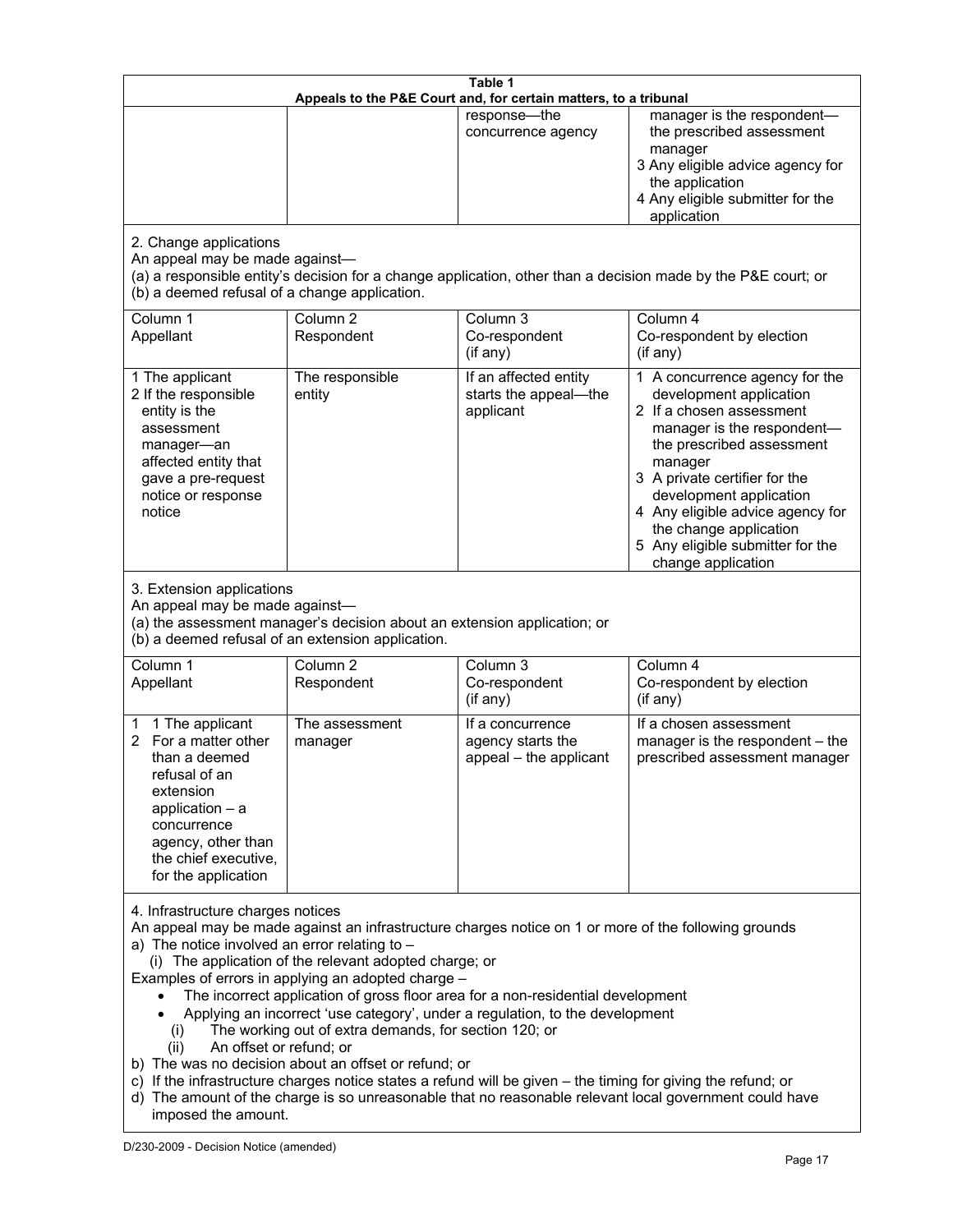|                                                                                                                  |                                                                                                                                                                                            | Table 1<br>Appeals to the P&E Court and, for certain matters, to a tribunal |                                                                                                                                                                                                                     |
|------------------------------------------------------------------------------------------------------------------|--------------------------------------------------------------------------------------------------------------------------------------------------------------------------------------------|-----------------------------------------------------------------------------|---------------------------------------------------------------------------------------------------------------------------------------------------------------------------------------------------------------------|
| Column 1<br>Appellant                                                                                            | Column <sub>2</sub><br>Respondent                                                                                                                                                          | Column 3<br>Co-respondent<br>(if any)                                       | Column 4<br>Co-respondent by election<br>(if any)                                                                                                                                                                   |
| The person given the<br>Infrastructure charges<br>notice                                                         | The local government<br>that gave the<br>infrastructure charges<br>notice                                                                                                                  |                                                                             |                                                                                                                                                                                                                     |
| 5. Conversion applications<br>An appeal may be made against-<br>(a) the refusal of a conversion application; or  | (b) a deemed refusal of a conversion application.                                                                                                                                          |                                                                             |                                                                                                                                                                                                                     |
| Column 1<br>Appellant                                                                                            | Column <sub>2</sub><br>Respondent                                                                                                                                                          | Column 3<br>Co-respondent<br>(if any)                                       | Column 4<br>Co-respondent by election<br>$($ if any $)$                                                                                                                                                             |
| The applicant                                                                                                    | The local government<br>to which the conversion<br>application was made                                                                                                                    | $\blacksquare$                                                              | $\blacksquare$                                                                                                                                                                                                      |
| 6. Enforcement notices                                                                                           | An appeal may be made against the decision to give an enforcement notice.                                                                                                                  |                                                                             |                                                                                                                                                                                                                     |
| Column 1<br>Appellant                                                                                            | Column <sub>2</sub><br>Respondent                                                                                                                                                          | Column 3<br>Co-respondent<br>(if any)                                       | Column 4<br>Co-respondent by election<br>(if any)                                                                                                                                                                   |
| The person given the<br>enforcement notice                                                                       | The enforcement<br>authority                                                                                                                                                               |                                                                             | If the enforcement authority is<br>not the local government for<br>the premises in relation to which<br>the offence is alleged to have<br>happened-the local<br>government                                          |
|                                                                                                                  |                                                                                                                                                                                            | Table 2<br>Appeals to the P&E Court only                                    |                                                                                                                                                                                                                     |
| 1. Appeals from tribunal<br>section 252, on the ground of-<br>(b) jurisdictional error.<br>Column 1<br>Appellant | An appeal may be made against a decision of a tribunal, other than a decision under<br>(a) an error or mistake in law on the part of the tribunal; or<br>Column <sub>2</sub><br>Respondent | Column 3<br>Co-respondent<br>(if any)                                       | Column 4<br>Co-respondent by election<br>(if any)                                                                                                                                                                   |
| A party to the<br>proceedings for the<br>decision                                                                | The other party to the<br>proceedings for the<br>decision                                                                                                                                  |                                                                             |                                                                                                                                                                                                                     |
| 2. Eligible submitter appeals<br>or<br>(b) a variation request.                                                  | application, to the extent that the decision relates to-                                                                                                                                   |                                                                             | An appeal may be made against the decision to give a development approval, or an approval for a change<br>(a) any part of the development application for the development approval that required impact assessment; |
| Column 1<br>Appellant                                                                                            | Column <sub>2</sub><br>Respondent                                                                                                                                                          | Column 3<br>Co-respondent<br>(if any)                                       | Column 4<br>Co-respondent by election<br>(if any)                                                                                                                                                                   |
| 1 For a development<br>application-an<br>eligible submitter for                                                  | 1 For a development<br>application-the<br>assessment                                                                                                                                       | 1 The applicant<br>2 If the appeal is about<br>a concurrence                | Another eligible<br>submitter for the<br>application                                                                                                                                                                |

| Column 1<br>Appellant                                                              | Column 2<br>Respondent                                          | Column 3<br>Co-respondent<br>(if any)                                             | Column 4<br>Co-respondent by election<br>(if any)    |
|------------------------------------------------------------------------------------|-----------------------------------------------------------------|-----------------------------------------------------------------------------------|------------------------------------------------------|
| 1 For a development<br>application-an<br>eligible submitter for<br>the development | 1 For a development<br>application-the<br>assessment<br>manager | 1 The applicant<br>2 If the appeal is about<br>a concurrence<br>agency's referral | Another eligible<br>submitter for the<br>application |

D/230-2009 - Decision Notice (amended)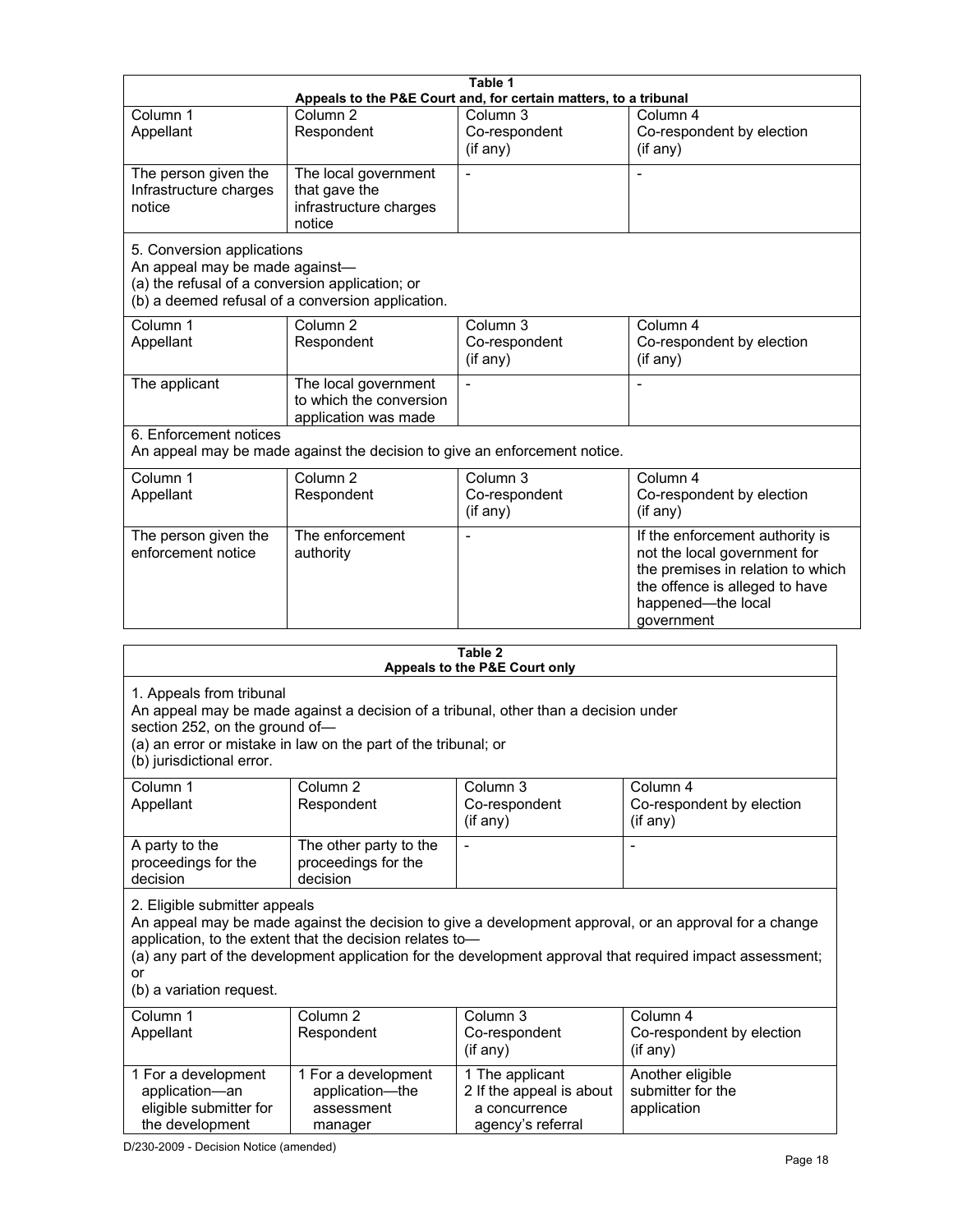| Table 2<br>Appeals to the P&E Court only                                                                                                                                                                                                                                                      |                                                                                                                                                                                                      |                                                                                                                                                                             |                                                                                                           |  |
|-----------------------------------------------------------------------------------------------------------------------------------------------------------------------------------------------------------------------------------------------------------------------------------------------|------------------------------------------------------------------------------------------------------------------------------------------------------------------------------------------------------|-----------------------------------------------------------------------------------------------------------------------------------------------------------------------------|-----------------------------------------------------------------------------------------------------------|--|
| application<br>2 For a change<br>application-an<br>eligible submitter for<br>the change<br>application                                                                                                                                                                                        | 2 For a change<br>application-the<br>responsible entity                                                                                                                                              | response-the<br>concurrence agency                                                                                                                                          |                                                                                                           |  |
| required impact assessment; or<br>(b) a variation request.                                                                                                                                                                                                                                    | 3. Eligible submitter and eligible advice agency appeals                                                                                                                                             | An appeal may be made against a provision of a development approval, or failure to<br>include a provision in the development approval, to the extent the matter relates to- | (a) any part of the development application or the change application, for the development approval, that |  |
| Column 1<br>Appellant                                                                                                                                                                                                                                                                         | Column <sub>2</sub><br>Respondent                                                                                                                                                                    | Column <sub>3</sub><br>Co-respondent<br>(if any)                                                                                                                            | Column 4<br>Co-respondent by election<br>(if any)                                                         |  |
| 1 For a development<br>application-an<br>eligible submitter for<br>the development<br>application<br>2 For a change<br>application-an<br>eligible submitter for<br>the change<br>application<br>3 An eligible advice<br>agency for the<br>development<br>application or change<br>application | 1 For a development<br>application-the<br>assessment<br>manager<br>2 For a change<br>application-the<br>responsible entity                                                                           | 1 The applicant<br>2 If the appeal is about<br>a concurrence<br>agency's referral<br>response-the<br>concurrence agency                                                     | Another eligible submitter for<br>the application                                                         |  |
| 4. Compensation claims<br>An appeal may be made against-                                                                                                                                                                                                                                      | (a) a decision under section 32 about a compensation claim; or<br>(b) a decision under section 265 about a claim for compensation; or<br>(c) a deemed refusal of a claim under paragraph (a) or (b). |                                                                                                                                                                             |                                                                                                           |  |
| Column 1<br>Appellant                                                                                                                                                                                                                                                                         | Column <sub>2</sub><br>Respondent                                                                                                                                                                    | Column <sub>3</sub><br>Co-respondent<br>(if any)                                                                                                                            | Column 4<br>Co-respondent by election<br>(if any)                                                         |  |
| A person dissatisfied<br>with the decision                                                                                                                                                                                                                                                    | The local<br>government to which<br>the claim was made                                                                                                                                               | $\blacksquare$                                                                                                                                                              |                                                                                                           |  |
| 5. Registered premises<br>An appeal may be made against a decision of the Minister under chapter 7, part 4.                                                                                                                                                                                   |                                                                                                                                                                                                      |                                                                                                                                                                             |                                                                                                           |  |
| Column 1<br>Appellant                                                                                                                                                                                                                                                                         | Column <sub>2</sub><br>Respondent                                                                                                                                                                    | Column 3<br>Co-respondent<br>(if any)                                                                                                                                       | Column 4<br>Co-respondent by election<br>(if any)                                                         |  |
| 1 A person given a<br>decision notice about<br>the decision<br>2 If the decision is to<br>register premises or<br>renew the<br>registration of<br>premises-an owner<br>or occupier of<br>premises in the                                                                                      | The Minister                                                                                                                                                                                         |                                                                                                                                                                             | If an owner or occupier starts<br>the appeal – the owner of the<br>registered premises                    |  |

D/230-2009 - Decision Notice (amended)